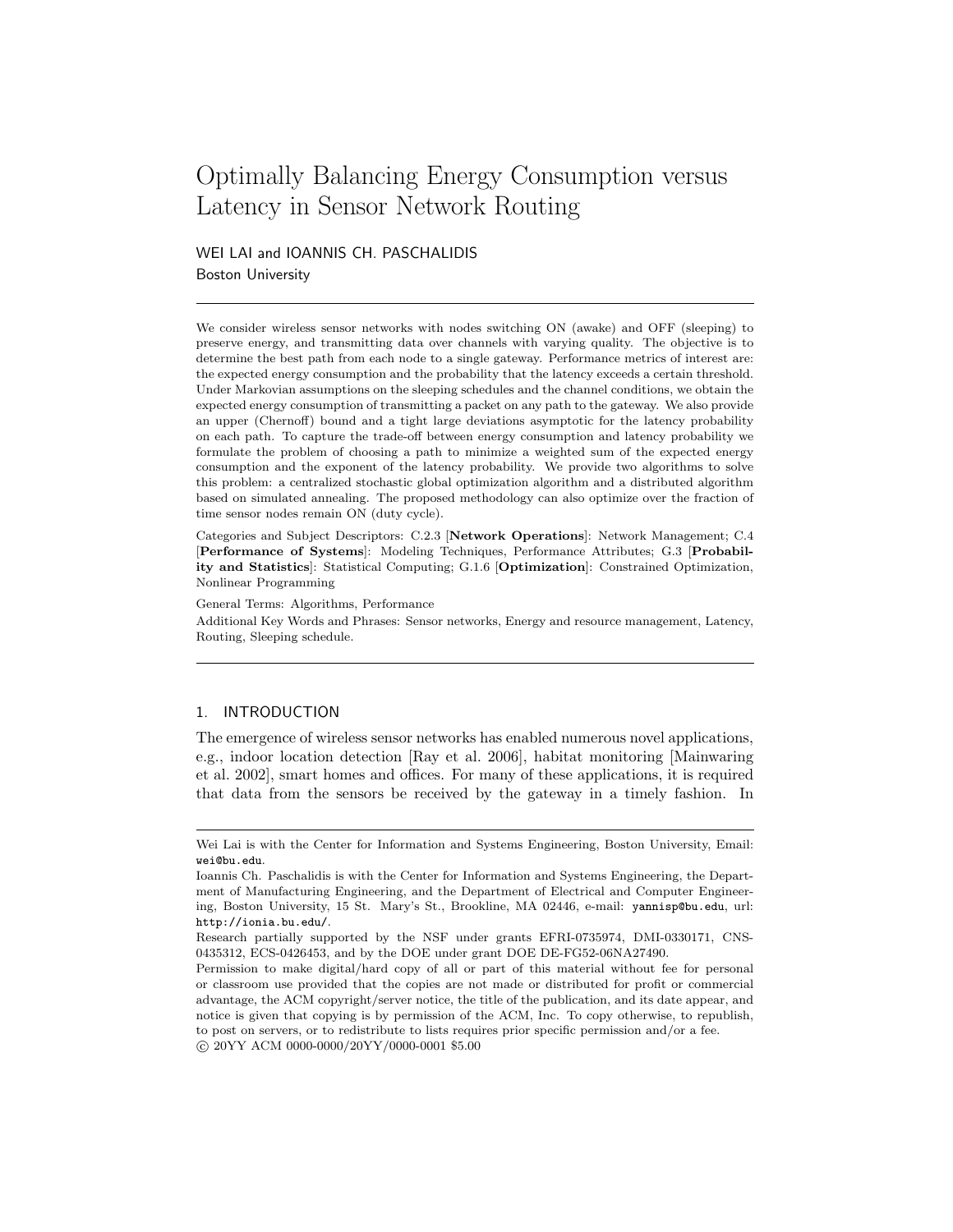a surveillance application, for instance, the detection of some (possibly moving) intruder should be communicated to the gateway within a reasonably short timeframe. Yet, as the sensor nodes are typically powered by batteries, and replacing them is expensive, packets have to be transmitted in the most energy efficient way to extend the network lifetime.

In general we cannot achieve both goals at the same time. For instance, in a dense network, when a distant node has a packet for the gateway it can use many short hops (and hence, low power transmissions) to minimize the energy consumption, which causes a large delay. Alternatively, it can use few long hops which incurs a small delay but consumes a lot of energy. Thus, a natural, yet very important, question is: how should those nodes cooperate to balance energy and latency considerations?

Until now there has been an extensive body of research on energy efficient communication protocols from many different perspectives. For example, LEACH [Heinzelman et al. 2002] is a cluster forming approach that uses TDMA schedules to reduce energy consumption. [Ergen and Varaiya 2006] proposes another TDMA scheme that extends to multihop networks assuming there is a high power access point that can reach every sensor in the network. Maximum lifetime routing is considered in [Chang and Tassiulas 2004] where a linear programming problem is formulated to maximize the system lifetime, i.e., the time till the first node dies. Adaptive sleeping policies for sensors are proposed in [Fuemmeler and Veeravalli 2007] to address the tradeoff between energy consumption and tracking error in the framework of partially observable Markov decision processes, and the simulation results show that the proposed sleeping policies perform well relative to the optimal policy. Some of the earlier work has also attempted to address the tradeoff between energy and latency in sensor networks. The minimum energy transmission scheduling problem is considered in [Yu et al. 2004] assuming a given structure of a data aggregation tree, where the data face delivery deadlines. SMAC is a media access control protocol proposed in [Ye et al. 2004] which maintains a synchronized periodic sleeping schedule within a cluster of sensors. Reductions in energy consumption are achieved by decreasing the duty cycle of the common schedule. [Lu et al. 2005] proposes to schedule the activities of the sensor nodes to reduce the latency caused by sleeping nodes, while meeting the duty cycle requirement of each sensor. [Miao and Cassandras 2006] focuses on the single hop transmission control problem in which each packet has a different deadline and number of bits, and the objective is to minimize the total energy consumption for transmission while satisfying a latency constraint for each packet.

In this work we consider a more unified and challenging energy-latency trade-off problem by taking into account factors that have not been studied in the same framework before, namely, the effect of varying channel conditions and the use of routing in optimizing a metric that combines energy consumption and latency Quality-of-Service (QoS). To that end, answers to the following two questions are critical in evaluating the performance of a sensor network:

—On average, how much energy is needed to transmit the data from each source to the gateway?

—What percentage of the data generated by each source cannot reach the gateway ACM Journal Name, Vol. XX, No. XX, MM 20YY.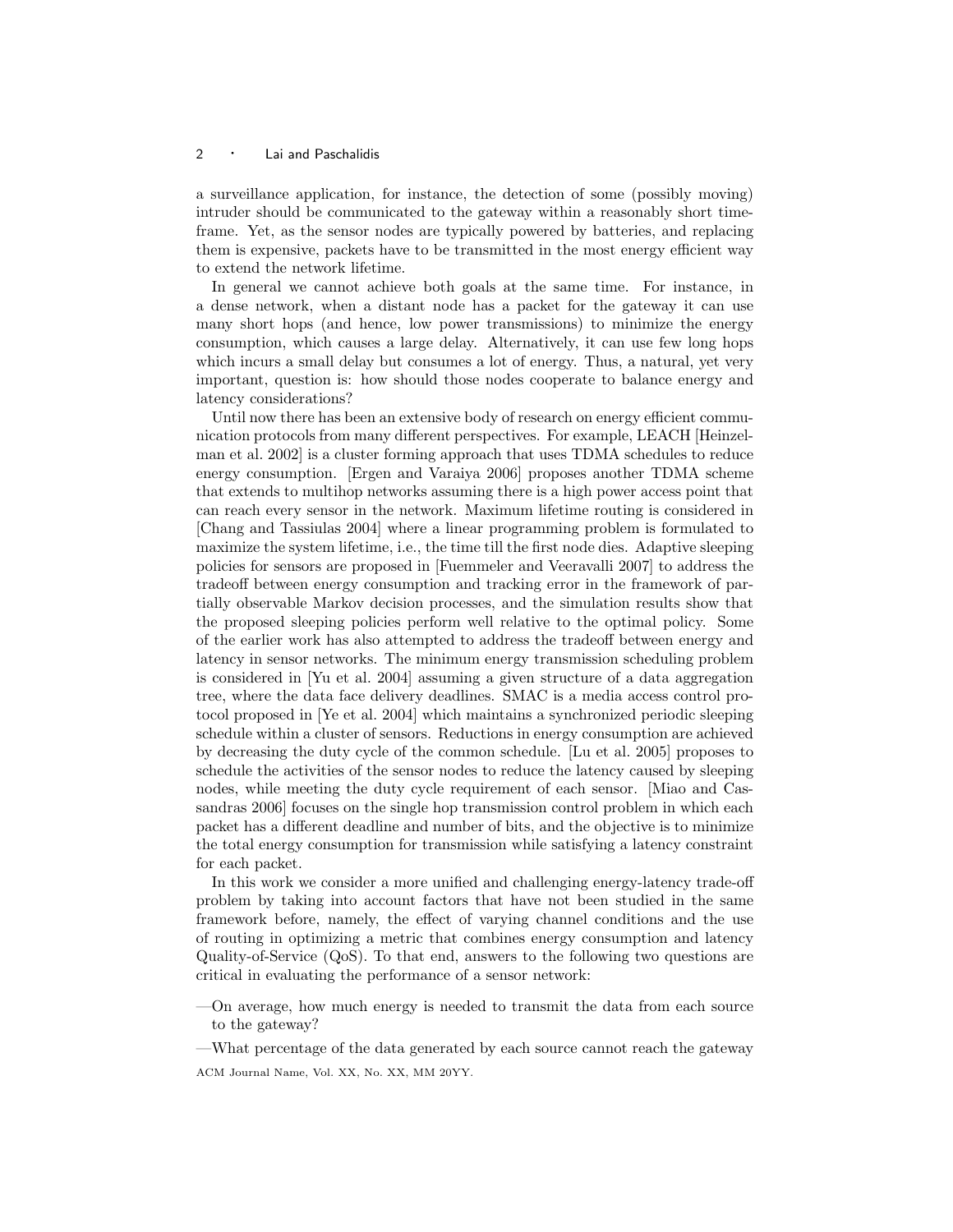before some reasonable deadline?

Motivated by these questions we will work with the expected energy consumption for transmitting the data to the gateway and we will quantify the latency QoS by the probability that delay along a path exceeds a certain amount. For some applications, the expected delay along a path may also be an acceptable latency QoS metric and, indeed, it has been studied in the literature [Ye et al. 2004; Lu et al. 2005]. As we will see later on, our framework can handle this case as well. Of course, working with the latency probability allows far greater generality and can accommodate applications with very stringent QoS requirements.

Modeling the varying channel conditions is critical for sensor network applications. Wireless channel unreliability is a critical phenomenon, especially at the low power levels sensors use to communicate. It affects both the latency, as unsuccessful transmissions are repeated, and energy consumption as nodes are forced to transmit more often and at higher power to successfully forward their packets. To capture the channel characteristics, we utilize finite state Markov models which have been proposed and widely analyzed in the literature [Zhang and Kassam 1999; Wang and Moayeri 1995]. In particular, the Gilbert-Elliot model [Gilbert 1960; Elliot 1963] for burst noise channels can be seen as a special case of the finite state Markov models we use in this paper.

Equally important is to capture nodes turning their radios OFF (going to sleep) to preserve energy, a tactic used by most sensor network platforms. In our model, we assume that the sensors turn their radios ON and OFF independently from each other, and that the transitions between ON and OFF states are randomized, or to be more specific, Markovian. Note that although synchronous and deterministic sleeping schedules have received a lot of attention in the literature, e.g. [Ye et al. 2004; Elson et al. 2002], aside from the purpose of a tractable analysis we choose to consider asynchronous and randomized strategies due to the following reasons:

 $(1)$  *Collision/interference avoidance*. With synchronous and deterministic sleeping schedules, nodes tend to wake up at the same time. Therefore, if nodes in a dense network are to exchange information with their neighbors after waking up, e.g., SYNC packets in SMAC [Ye et al. 2004], packet collisions and retransmissions will be plenty. Moreover, nodes could be easily get synchronized with some other periodic wireless interference source in their environment, e.g., some other sensor network, an 802.11 network with periodic traffic, etc. On the other hand, with asynchronous and randomized sleeping strategies we would have significantly less number of nodes awake at the same time when the duty cycle of the sensors is small, which is the typical scenario for practical sensor networks.

(2) Security. Synchronous and deterministic sleeping schedules are more vulnerable to Denial of Service (DoS) attacks and eavesdropping. One form of DoS is to selectively jam or interfere with transmissions [Wood and Stankovic 2002]. An adversary can easily achieve this by capturing the sleeping schedule and broadcasting malicious packets during the times nodes wake up. This attack would be difficult to detect without additional security protocols. However, with asynchronous and randomized sleeping strategies the adversary would not be able to predict when nodes are awake and would have to transmit malicious packets most of the time. This, however, is (energetically) expensive for the adversary and the attack is more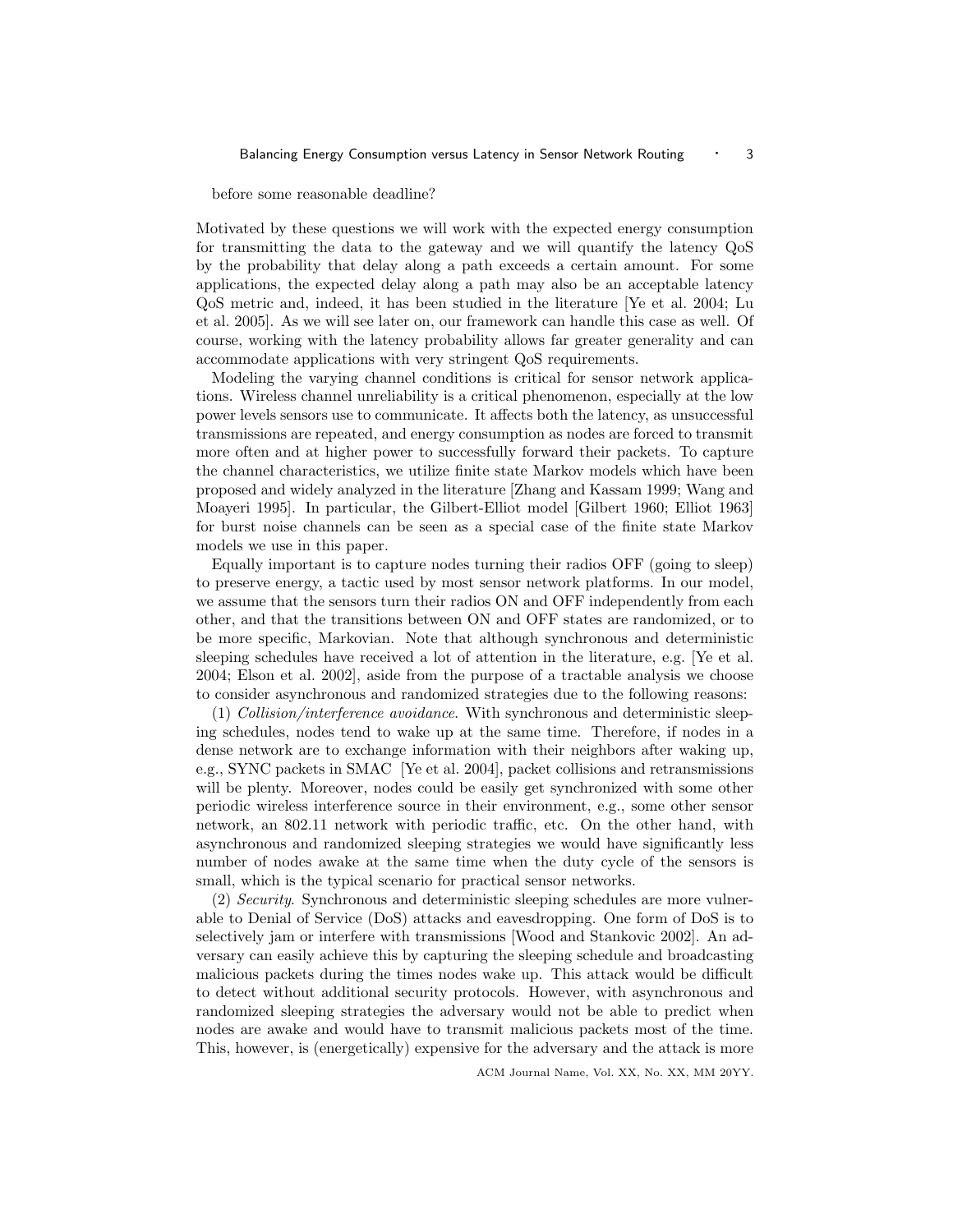easily detectable as the rogue devices are transmitting more often.

We focus on selecting for each node a route to the gateway which minimizes a weighted sum of the expected energy consumed and a characterization of the latency probability (using large deviations ideas). This trade-off problem is related to problems that minimize energy subject to QoS constraints and leads to Pareto optimal points for the two-objective optimization problem involving energy and the latency probability. The problem turns out to be non-convex, thus challenging. We propose two alternatives: a centralized global optimization approach, which generalizes earlier work in [Paschalidis et al. 2007], and a distributed approach based on simulated annealing. A useful conclusion is that the distributed approach comes at a modest performance cost while it is much more appealing from an implementation and energy savings point of view. Essentially, our distributed routing approach orchestrates appropriate coordination between sensor nodes as they look for an optimal path. As we will see, it requires information exchange only between neighboring nodes.

Our framework can also be extended to optimize the sensors' duty cycles to achieve better performance; the simulated annealing algorithm we propose can be easily adapted to solve this joint routing and duty cycle optimization problem.

The rest of the paper is organized as follows. In Sec. 2 we introduce the network model. In Sec. 3 we characterize the expected energy consumption and latency probability on each path. In Sec. 4 we provide a large deviations asymptotic for the latency probability. The trade-off problem is formulated in Sec. 5, where we also introduce the two (centralized and distributed) solution approaches. In Sec. 6 we extend our framework to optimize over duty cycles. Numerical results are in Sec. 7 and conclusions in Sec. 8.

Notational Conventions: Throughout the paper all vectors are assumed to be column vectors. We use lower case boldface letters to denote vectors and for economy of space we write  $\mathbf{x} = (x_1, \dots, x_R)$  for the column vector **x**. **x'** denotes the transpose of  $x$ , 0 the vector of all zeroes, e the vector of all ones, and  $e_i$  the ith unit vector. We use upper case boldface letters to denote matrices and write I for the identity matrix and **0** for the matrix of all zeroes. We use  $x^{\max}$  and  $x^{\min}$  to denote the largest and the smallest elements of vector x, respectively. We denote by  $|\mathscr{A}|$  the cardinality of set  $\mathscr{A}$ . When the matrix **A** is positive semidefinite we write  $A \succeq 0$ . By diag $(x_1, x_2, \ldots, x_R)$  we denote the diagonal matrix with the diagonal elements given by  $x_1, x_2, \ldots, x_R$ .

## 2. THE MODEL

Consider a Sensor NETwork (SNET) with N nodes switching their radios "ON" and "OFF" to save energy. The subsystem controlling the array of sensors attached to a node may remain ON depending on the application. The motivation for switching the radios OFF comes from the fact that communication is energetically expensive. Hereafter, we will simply say that a node is ON or OFF and that would mean that the corresponding radios are ON or OFF, respectively. In the SNET, there is also a data sink (gateway) and all the information collected by the sensors is intended for this data sink. We identify the data sink as the  $N + 1$ st node of the SNET and we model the network as a directed graph  $\mathscr{G} = (\mathscr{V}, \mathscr{E})$ , where  $\mathscr{V} = \{1, \ldots, N+1\}$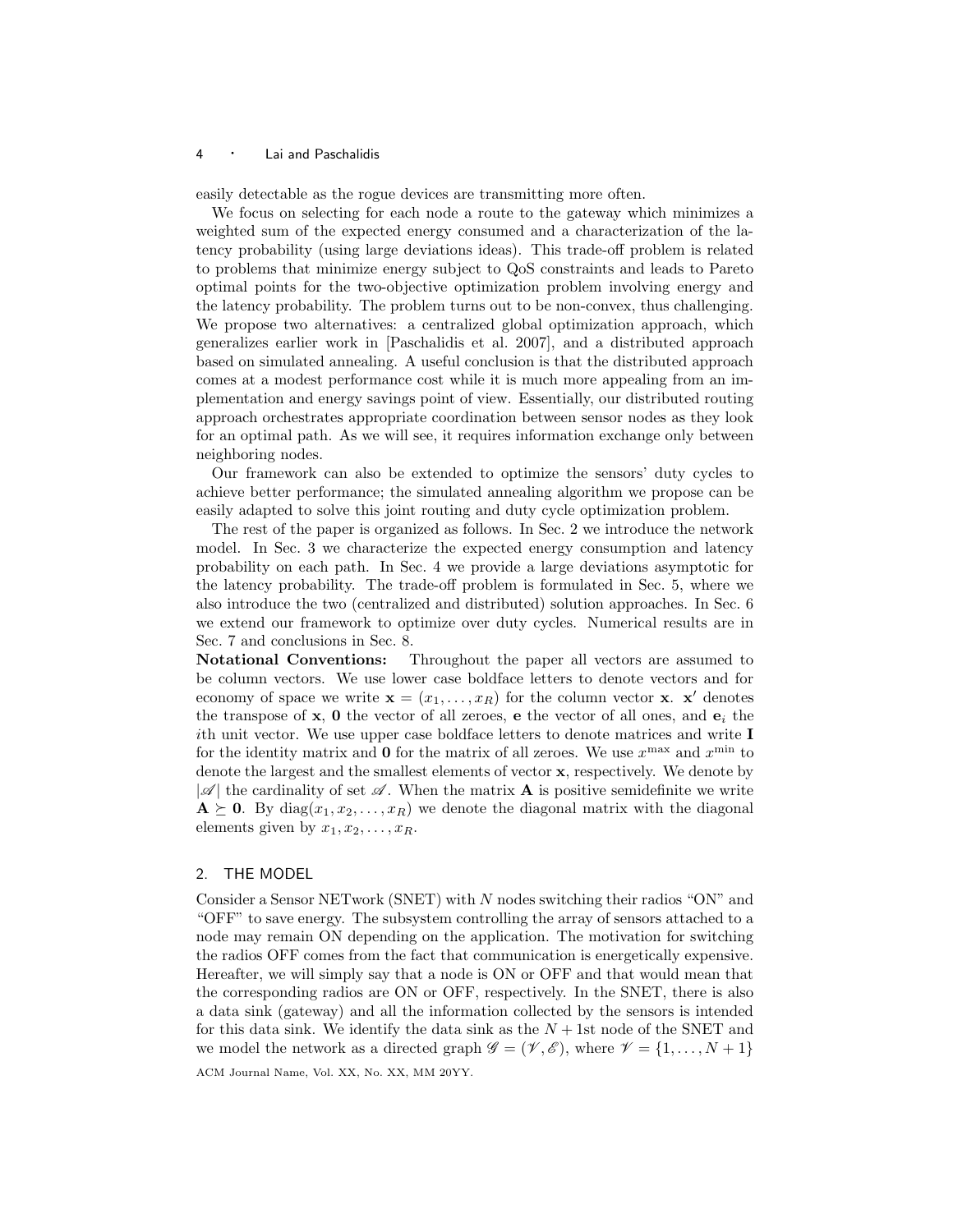is the set of nodes and  $\mathscr E$  is the set of all directed links. For any link  $k \in \mathscr E$ , we denote the origin and the destination of the link by  $s(k)$  and  $d(k)$ , respectively.

We assume time t is continuous. Furthermore, the channel state  $X_k$  for each link  $k \in \mathscr{E}$  is random and can take  $U_k+1$  possible values, i.e.,  $0, \ldots, U_k$ . We assume that  ${X_k^t}$  is a continuous time Markov process with irreducible transition rate matrix (infinitesimal generator)  $A_k$ . (An implicit necessary condition is that the channel can be well represented by a stationary process over the time scale of interest; nonstationarities, see e.g., [Konrad et al. 2001], cannot be handled analytically in our framework.) Denote by  $a_k^{uu'}$  the  $(u, u')$  element of the matrix  $\mathbf{A}_k$ . For each  $k \in \mathscr{E}$ , when  $X_k$  is in state u an attempt to transmit a packet (that is, when both  $s(k)$ ) and  $d(k)$  are ON and  $s(k)$  has a packet to send to  $d(k)$ ) would be successful with probability  $p_k^{(u)}$  $\binom{u}{k}$  and unsuccessful with probability  $q_k^{(u)} = 1 - p_k^{(u)}$  $\binom{u}{k}$ . In the former case we will say that the channel is "good" and in the latter that the channel is "bad", and we assume that the channel being "good" or "bad" only depends on the background noise. Therefore, the necessary and sufficient condition for a packet to be successfully transmitted on link k at time t is: (a)  $s(k)$  and  $d(k)$  are both ON at t, and (b) the channel k is "good" at t. Note that for any  $k \in \mathscr{E}$ , there exists at least one state  $u \in \{0, \ldots, U_k\}$  such that  $p_k^{(u)} > 0$ ; otherwise  $k \notin \mathscr{E}$ . On the other hand, for convenience we assume that if  $d(k) = N + 1$  then there exists at least one state  $u \in \{0, ..., U_k\}$  such that  $q_k^{(u)} > 0$ , namely, there are times when link  $k$  may have a "bad" channel. We will revisit this assumption in Sec. 3. Let us use  $\pi_k$  to denote the steady-state probability vector of the Markov process  $\{X_k^t\}$ , and thus the probability of  $X_k$  being in state u and channel k being "good" is given by  $\pi_k^{(u)}$  $\binom{u}{k}p_{k}^{(u)}$  $\mathbf{k}^{(u)}$ ; similarly, the probability of  $X_k$  being in state u and channel k being "bad" is  $\pi_k^{(u)}$  $\binom{u}{k} q_k^{(u)}$  $\mathbf{K}_{k}^{(u)}$ ,  $\forall u = 0, \ldots, U_k$ . Last, let  $\tilde{\mathbf{A}}_k$  and  $\bar{\mathbf{A}}_k$  be the submatrices of  $\mathbf{A}_k$  corresponding to the states in the sets  $\{u \mid q_k^{(u)} > 0, u = 1, \ldots, U_k\}$  and  ${u | p_k^{(u)} > 0, u = 1,...,U_k},$  respectively. The following assumption remains in effect for the rest of the paper.

# Assumption A

(i)  $\tilde{\mathbf{A}}_k$  and  $\bar{\mathbf{A}}_k$  are irreducible,  $\forall k \in \mathscr{E}$ . (ii)  $X_k^t$  and  $X_{k'}^t$  are independent,  $\forall k \neq k', k, k' \in \mathcal{E}$ . (iii)  $\{X_k^t\}$  is time reversible,  $\forall k \in \mathscr{E}$ .

**Remark (i):** Assumption (i) is not as restrictive as it seems to be. This assumption is satisfied when  $\tilde{\mathbf{A}}_k = \tilde{\mathbf{A}}_k = \mathbf{A}_k$ , namely, for every state of  $X_k$  there is a positive probability that the packet cannot (or can) go through if both the transmitter and the receiver are ON. Moreover, the Gilbert-Elliot model [Gilbert 1960; Elliot 1963] (i.e., a two-state Markov process which with probability 1 determines the channel is "good" or "bad" at each point of time) can be seen as a special case where  $\tilde{\mathbf{A}}_k$  and  $\bar{\mathbf{A}}_k$  become one-element matrices.

**Remark (ii):** Assumption (ii) is necessary for a tractable analysis in our framework, and it holds in wireless sensor networks where the interference in a certain area does not affect the conditions of multiple links with different destinations. We note, however, that Assumption  $(ii)$  may be violated in networks with multi-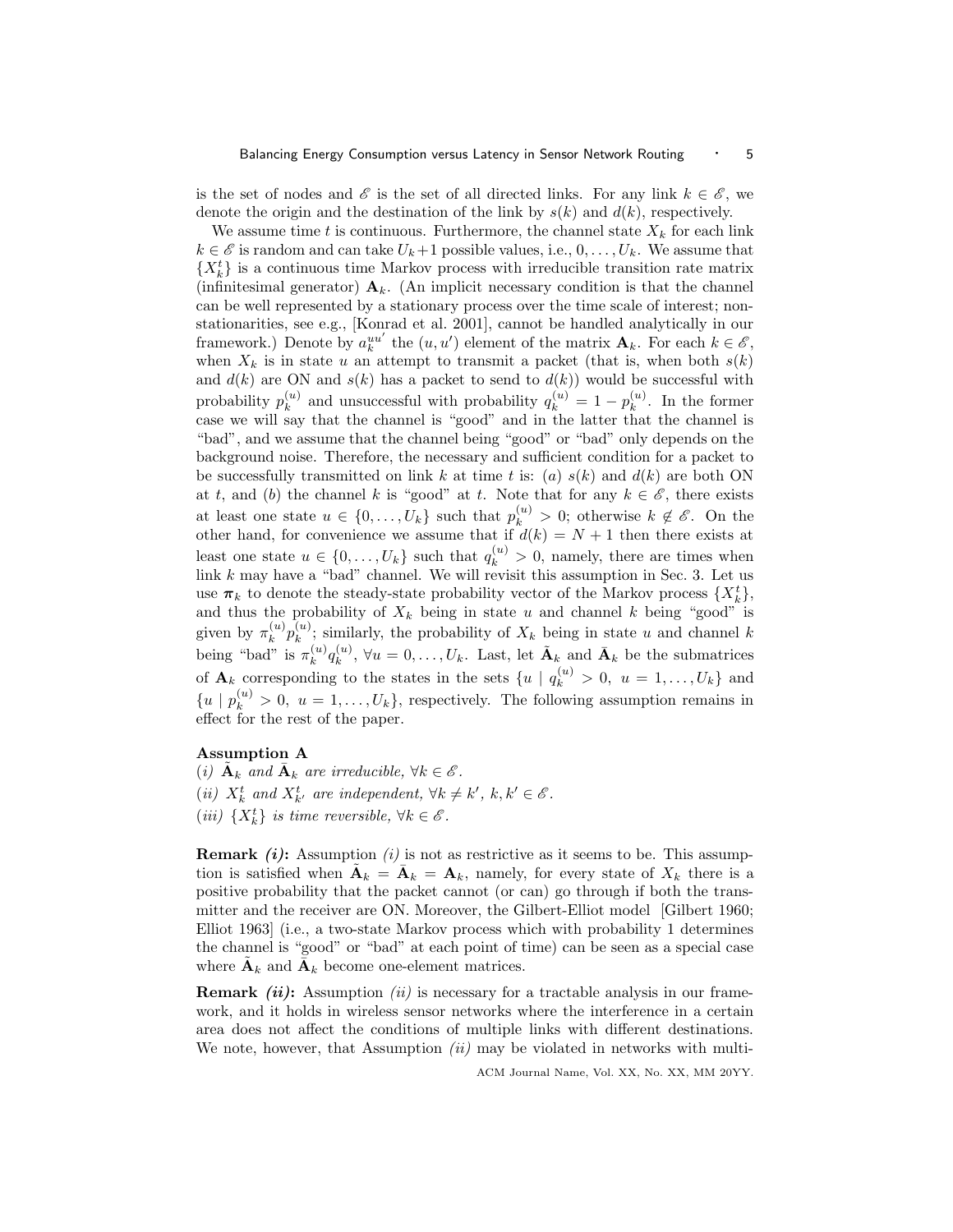ple correlated interference sources, in which case the analysis becomes much more complicated.

**Remark (iii):** Assumption (iii) is a technical condition for the convenience of our analysis. As a special case of our framework, the Gilbert-Elliot model automatically satisfies this assumption. In fact this assumption may be replaced by some less restrictive, though less obvious, assumptions about channel states. We will further clarify this point in Appendix A.

For each link  $k \in \mathscr{E}$ , node  $s(k)$  consumes a certain amount of power while it is trying to establish a connection with node  $d(k)$ . We model this power consumption as a constant  $c_k$  (in Watts) for each  $k \in \mathscr{E}$ . Note that our assumption does not require  $s(k)$  to use a constant transmission power level. Rather,  $c_k$  has the interpretation of the average power consumption during connection establishment and it depends on the (condition of the) link. Once the connection is established and if  $X_k$ is in state  $u$  upon the connection, the energy that node  $s(k)$  uses to transmit data to  $d(k)$  is given by  $g_k^{(u)}$  $\binom{u}{k}$  (in Joules), which is also dependent on the link's condition. Throughout the paper we will adopt the convention that  $g_k^{(u)} = \infty$  if  $p_k^{(u)} = 0$ .

We define the random variable  $Y_i$  for each node  $i = 1, \ldots, N$  as the state of node *i*, i.e., if node *i* is ON at time *t* then  $Y_i^t = 1$ ; otherwise  $Y_i^t = 0$ . The data sink, however, is always awake, thus,  $Y_{N+1}^t = 1$  for all t. For each node  $i = 1, ..., N$ , we assume that  $Y_i^t$  evolves according to a continuous time Markov process with transition rate matrix  $\mathbf{B}_i$  when it does not receive or transmit any packets, where

$$
\mathbf{B}_i = \begin{bmatrix} b_i^{00} & b_i^{01} \\ b_i^{10} & b_i^{11} \end{bmatrix},
$$

and  $b_i^{01} > 0$  and  $b_i^{10} > 0$  are the transition rates from OFF to ON, and from ON to OFF, respectively. The steady state distribution of  $Y_i$  is denoted by  $\rho_i = (\rho_i^{(0)}, \rho_i^{(1)})$ and the  $Y_i$ 's are independent for different nodes  $i$  and independent of all channel conditions.

We assume that once a node generates or receives data to forward, it remains in the ON state and keeps trying to transmit until it is successful (i.e., until the downstream node is ON and the channel state is "good"). Then, it resumes its sleeping schedule according to the corresponding Markov process.

We will be making an assumption that the SNET transports "few data generated at a low rate", which is typical in sensor networks. Thus, data to be sent to the gateway gets generated at a single node at a time, fit in few packets whose transmission time is negligible, and the probability that a transmitting node finds its downstream node with independent data to transmit is also negligible. Moreover, data generation occurs in a much slower time scale than the one at which sleeping and channel state processes make transitions; hence, the corresponding Markov chains are in steady-state at data generation epochs. One implication of our "few data at a low rate" assumption is that the time at which a node acquires data to send is a random incidence on the Markovian sleeping schedule of the downstream node. Moreover, once the channel for some link k enters a state  $X_k$  we can assume that at most one packet may have to be transmitted before the channel switches to some other state  $X'_{k}$ .

Let us now focus on a node, say node 1; the analysis for all the other nodes is ACM Journal Name, Vol. XX, No. XX, MM 20YY.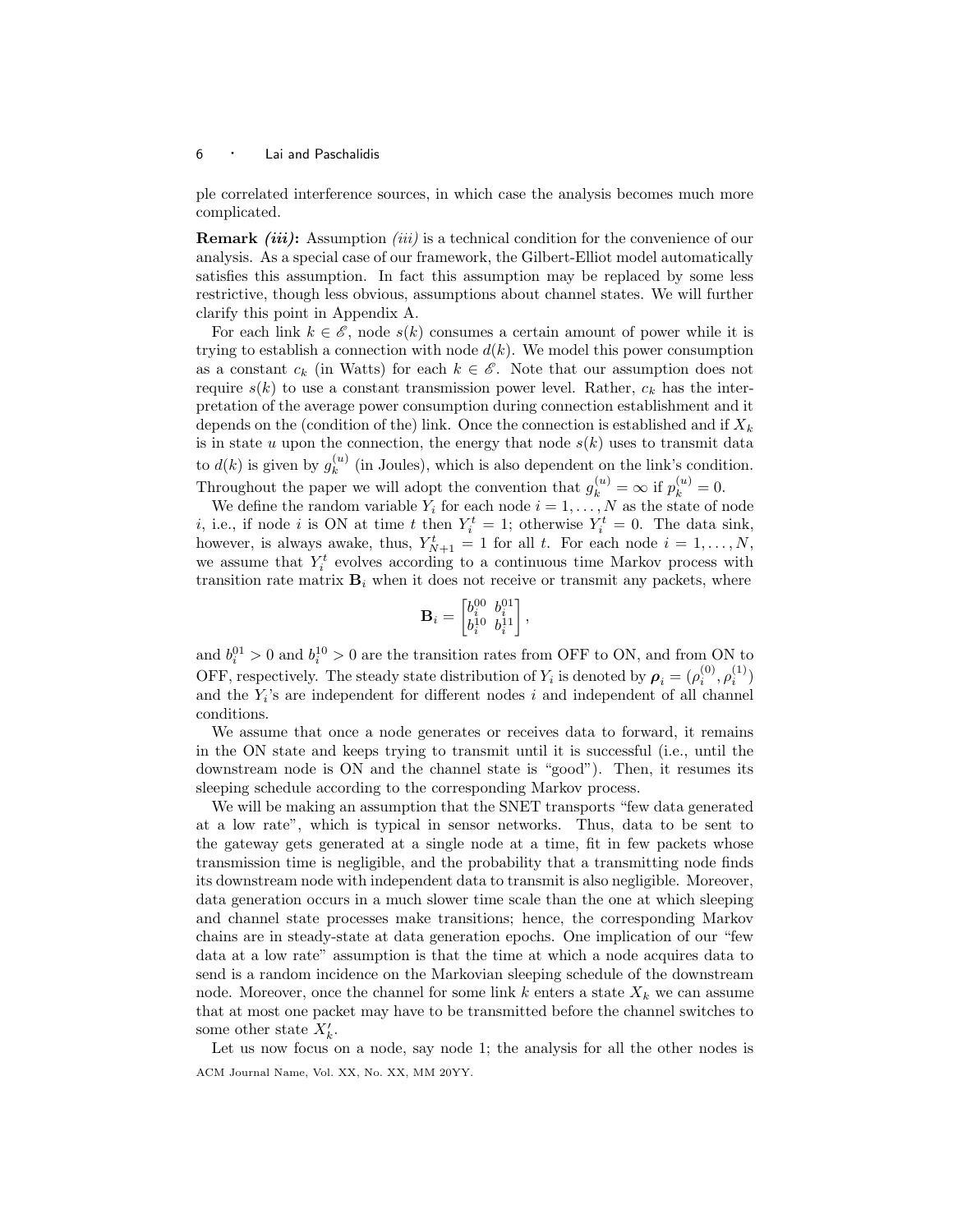identical. Suppose node 1 has data at time 0 which tries to deliver to the data sink, possibly in a multihop fashion. Due to the assumptions made earlier we consider the transmission, propagation, and queueing delays to be negligible. Thus, delays are only introduced by bad channel conditions and nodes that may be sleeping (OFF). Suppose the data is transmitted through a path **p** from node 1 to  $N + 1$ . Then the total latency is given by

$$
L_{\mathbf{p}} = \sum_{k \in \mathbf{p}} L_k,
$$

where  $L_k$  is the latency the data experiences on link k. The energy spent on transmitting the data over this link is given by  $T_k = g_k^{(X_k)} + c_k L_k$ , where  $X_k$ indicates the channel state at the time of the connection establishment for link  $k$ . The total energy spent for sending the data over path p is given by

$$
T_{\mathbf{p}} = \sum_{k \in \mathbf{p}} T_k.
$$

Note that for any fixed  $\mathbf{p}, T_{\mathbf{p}}$  and  $L_{\mathbf{p}}$  are both random variables. We are interested in characterizing the following two quantities: (1)  $E(T_p)$ : the expected energy consumption on path **p**, and (2)  $P(L_p \geq d)$ : the probability that the delay of a packet on path p exceeds a threshold d.

## 3. PERFORMANCE ANALYSIS

#### 3.1 Some Preliminary Results

First we present some preliminary results for any path p from node 1 to the gateway. Let us first focus on the link k with  $s(k) = i$  and  $d(k) = j$ . We define the random variable  $O_k$  such that  $O_k = 1$  if the channel k is "good"; otherwise we let  $O_k = 0$ . Note that  $O_k$  is a Bernoulli random variable conditional on the channel state  $X_k$ . Because of our earlier "few data at a low rate" assumption it suffices to draw  $O_k$ only once every time the channel enters a new state  $X_k$ . Suppose  $\sigma$  is the last link on path **p** and let  $\tilde{\mathbf{p}} = \mathbf{p} \setminus {\sigma}$ ; in the following we distinguish between two cases:  $k \in \tilde{\mathbf{p}}$  and  $k = \sigma$ .

3.1.1 Case 1:  $k \in \tilde{\mathbf{p}}$ . Consider the process with state  $(X_k, Y_i, O_k)$ . The state space is given by  $\mathscr{S}_k = \mathscr{S}_k^{(0)} \cup \mathscr{S}_k^{(1)} \cup \mathscr{S}_k^{(2)} \cup \mathscr{R}_k$  where

$$
\mathscr{S}_k^{(0)} = \{ (u, 0, 0) \mid q_k^{(u)} > 0, \ u = 0, \dots, U_k \},
$$
  
\n
$$
\mathscr{S}_k^{(1)} = \{ (u, 1, 0) \mid q_k^{(u)} > 0, \ u = 0, \dots, U_k \},
$$
  
\n
$$
\mathscr{S}_k^{(2)} = \{ (u, 0, 1) \mid p_k^{(u)} > 0, \ u = 0, \dots, U_k \},
$$
  
\n
$$
\mathscr{R}_k = \{ (u, 1, 1) \mid p_k^{(u)} > 0, \ u = 0, \dots, U_k \}.
$$

Since  $\{X_k^t\}$  and  $\{Y_j^t\}$  are independent Markov processes, and  $O_k^{\tau}$  (probabilistically) depends only on  $\check{X}_k^{\tau}$  at any time  $\tau$ , it can be seen that  $\{X_k^t, Y_j^t, O_k^t\}$  is a Markov process as well. The process  $\{X_k^t, Y_j^t, O_k^t\}$  can be interpreted as follows. Consider first the Markov process  $\{X_k^t\}$  and augment the state by  $O_k^t$ . The resulting process is clearly Markovian since  $O_k^t$  depends only on  $X_k^t$ . Specifically, whenever  $\{X_k^t\}$ enters a new state  $u \in \{0, \ldots, U_k\}$  we draw the Bernoulli random variable  $O_k^t$ ; depending on the outcome we will say that the  $\{X_k^t, O_k^t\}$  process is in state  $(u, 0)$ or  $(u, 1)$ . Let there be no transitions between the "substates"  $(u, 0)$  and  $(u, 1)$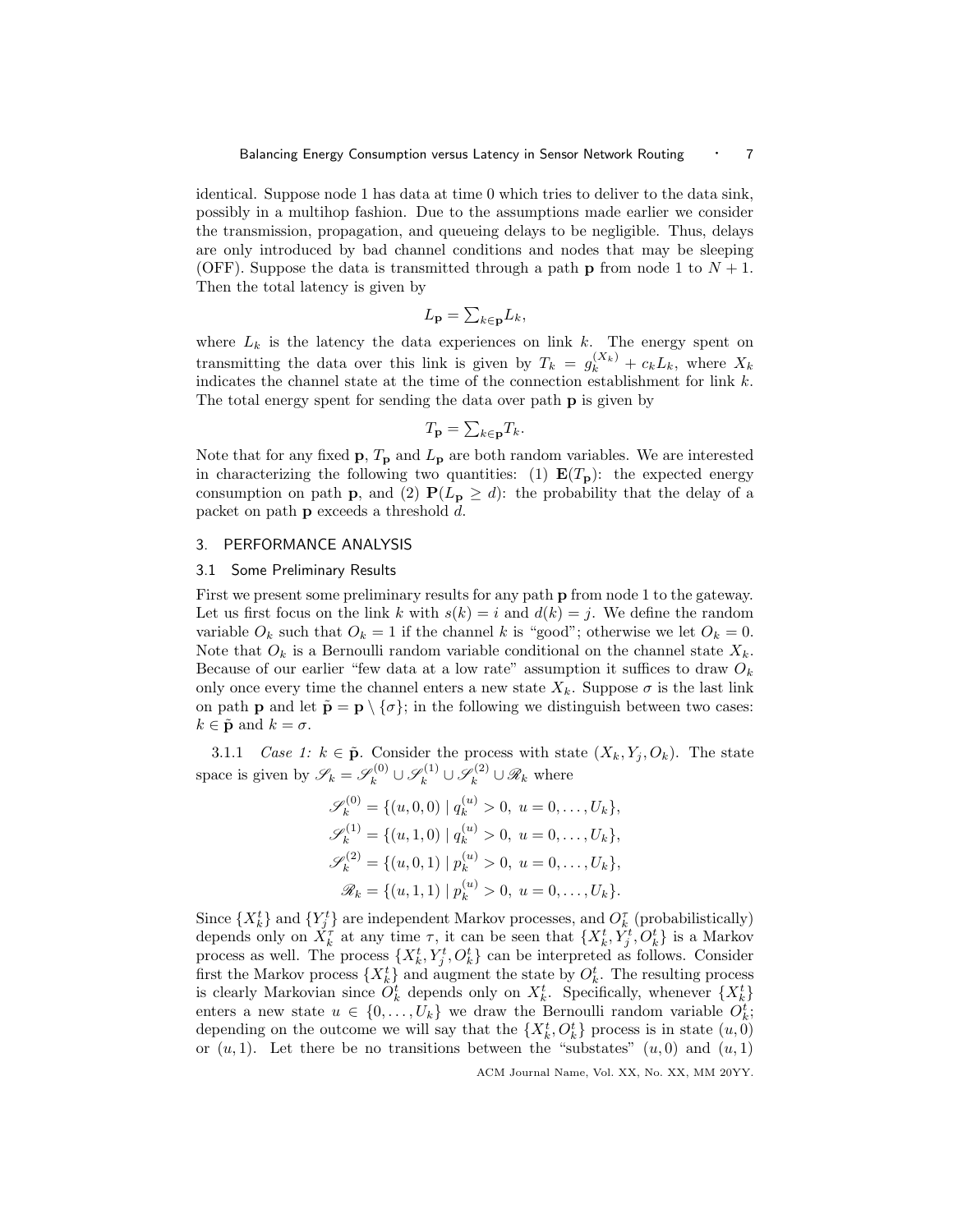and note that  $\{X_k^t, O_k^t\}$  changes state only when  $\{X_k^t\}$  does. Then the process  $\{X_k^t, Y_j^t, O_k^t\}$  can be seen as the product of the two independent Markov processes  $\{X_k^t, \check{O}_k^t\}$  and  $\{Y_j^t\}$ . We formalize this discussion as the following lemma.

**Lemma 3.1**  $\{X_k^t, Y_j^t, O_k^t\}$  is a Markov process,  $\forall k \neq \sigma$ .

Let  $\tilde{\mathscr{S}}_k = \mathscr{S}_k^{(0)} \cup \mathscr{S}_k^{(1)} \cup \mathscr{S}_k^{(2)}$  $\mathbf{R}_k^{(2)}$  and permute the states of  $\{X_k^t, Y_j^t, O_k^t\}$  in the order of  $\mathscr{S}_k^{(0)}$  $\mathscr{S}_k^{(0)},\mathscr{S}_k^{(1)}$  $\mathscr{S}_k^{(1)},\mathscr{S}_k^{(2)}$  $\mathbb{R}_k^{(2)}$  and  $\mathscr{R}_k$ . Then the transition matrix of  $\{X_k^t, Y_j^t, O_k^t\}$  is

$$
\boldsymbol{\Omega}_k = \begin{bmatrix} \mathbf{H}_k & \mathbf{R}_k \\ \mathbf{V}_k & \mathbf{W}_k \end{bmatrix}
$$

where  $\mathbf{H}_k \in \mathbb{R}^{|\tilde{\mathscr{S}}_k| \times |\tilde{\mathscr{S}}_k|}, \mathbf{R}_k \in \mathbb{R}^{|\tilde{\mathscr{S}}_k| \times |\mathscr{R}_k|}, \mathbf{V}_k \in \mathbb{R}^{|\mathscr{R}_k| \times |\tilde{\mathscr{S}}_k|}, \text{and } \mathbf{W}_k \in \mathbb{R}^{|\mathscr{R}_k| \times |\mathscr{R}_k|}.$ More specifically,  $H_k$  is the submatrix of  $\Omega_k$  corresponding to the states in  $\tilde{\mathscr{S}_k}$ while  $\mathbf{W}_k$  corresponds to those in  $\mathcal{R}_k$ .  $\mathbf{R}_k$  and  $\mathbf{V}_k$  are the transition rate matrices from  $\tilde{\mathscr{S}}_k$  to  $\mathscr{R}_k$ , and from  $\mathscr{R}_k$  to  $\tilde{\mathscr{S}}_k$ , respectively. As a special case, if  $0 < p_k^{(u)} < 1$ and  $0 < q_k^{(u)} < 1$  for all  $u = 1, \ldots, U_k$ , then the matrices are given by:

$$
\mathbf{H}_k = \left[ \mathbf{H}_k^{(1)} \ \mathbf{H}_k^{(2)} \right], \quad \mathbf{V}_k = \left[ \mathbf{V}_k^{(1)} \ \mathbf{V}_k^{(2)} \right],
$$

$$
\mathbf{H}_{k}^{(1)} = \begin{bmatrix} \omega_{k}^{00} & a_{k}^{01} q_{k}^{(1)} & \dots & a_{k}^{0U_{k}} q_{k}^{(U_{k})} & b_{j}^{01} & 0 & \dots & 0 \\ a_{k}^{10} q_{k}^{(0)} & \omega_{k}^{11} & \dots & a_{k}^{1U_{k}} q_{k}^{(U_{k})} & 0 & b_{j}^{01} & \dots & 0 \\ \vdots & \vdots & \ddots & \vdots & \vdots & \vdots & \ddots & \vdots \\ a_{k}^{U_{k}0} q_{k}^{(0)} & a_{k}^{U_{k}2} q_{k}^{(1)} & \dots & a_{k}^{U_{k}U_{k}} & 0 & 0 & \dots & b_{j}^{01} \\ b_{j}^{10} & 0 & \dots & 0 & \omega_{k}^{U_{k}+1,U_{k}+1} & a_{k}^{01} q_{k}^{(1)} & \dots & a_{k}^{0U_{k}} q_{k}^{(U_{k})} \\ 0 & b_{j}^{10} & \dots & 0 & a_{k}^{10} q_{k}^{(0)} & \omega_{k}^{U_{k}+2,U_{k}+2} & \dots & a_{k}^{1U_{k}} q_{k}^{(U_{k})} \\ \vdots & \vdots & \vdots & \vdots & \vdots & \vdots & \vdots \\ 0 & 0 & \dots & b_{j}^{10} & a_{k}^{U_{k}0} q_{k}^{(0)} & a_{k}^{U_{k}1} q_{k}^{(1)} & \dots & a_{k}^{2U_{k}+1,2U_{k}+1} \\ 0 & a_{k}^{01} q_{k}^{(1)} & \dots & a_{k}^{0U_{k}} q_{k}^{(U_{k})} & 0 & 0 & \dots & 0 \\ a_{k}^{10} q_{k}^{(0)} & 0 & \dots & a_{k}^{1U_{k}} q_{k}^{(U_{k})} & 0 & 0 & \dots & 0 \\ \vdots & \vdots & \vdots & \vdots & \vdots & \vdots & \vdots \\ a_{k}^{U_{k}0} q_{k}^{(0)} & a_{k}^{U_{k}1} q_{k}^{(1)} & \dots & 0 & 0 & \dots & 0 \end{bmatrix}
$$

,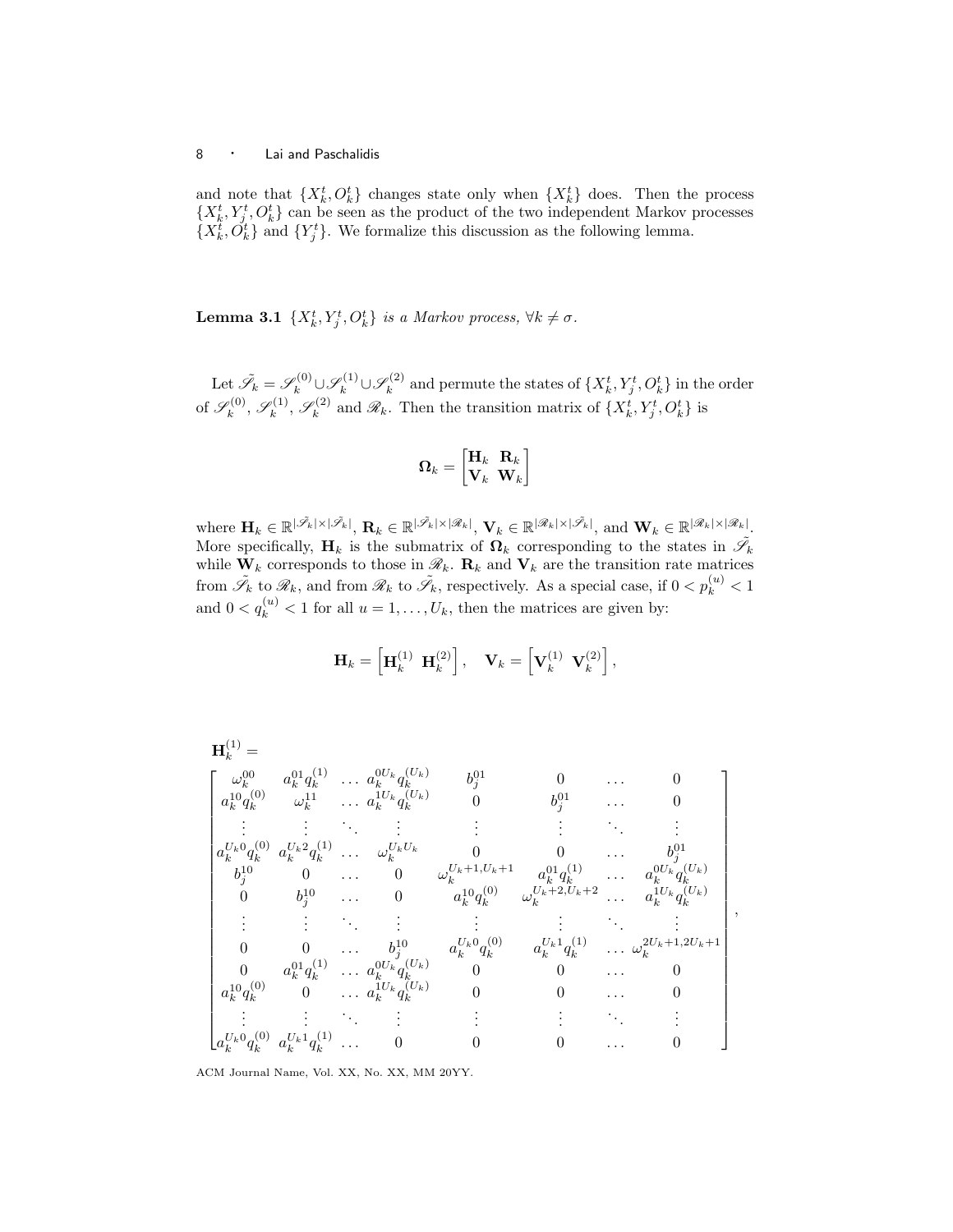$$
\mathbf{V}_{k}^{(1)} = \begin{bmatrix} 0 & a_{k}^{01}p_{k}^{(1)} & \cdots & a_{k}^{0U_{k}}p_{k}^{(U_{k})} \\ a_{k}^{10}p_{k}^{(0)} & 0 & \cdots & a_{k}^{0U_{k}}p_{k}^{(U_{k})} \\ \vdots & \vdots & \ddots & \vdots \\ a_{k}^{U_{k}0}p_{k}^{(0)} & a_{k}^{U_{k}1}p_{k}^{(1)} & \cdots & 0 \\ 0 & 0 & \cdots & 0 \\ \vdots & \vdots & \vdots & \ddots & \vdots \\ a_{k}^{2U_{k}+2,2U_{k}+2} & a_{k}^{01}p_{k}^{(1)} & \cdots & a_{k}^{0U_{k}}p_{k}^{(U_{k})} \\ a_{k}^{10}p_{k}^{(0)} & a_{k}^{U_{k}1}a_{k}^{(1)} & \cdots & a_{k}^{0U_{k}}p_{k}^{(U_{k})} \\ \vdots & \vdots & \ddots & \vdots \\ a_{k}^{U_{k}0}p_{k}^{(0)} & a_{k}^{U_{k}1}p_{k}^{(1)} & \cdots & a_{k}^{U_{k}}p_{k}^{(U_{k})} \\ \vdots & \vdots & \ddots & \vdots \\ a_{k}^{U_{k}0}p_{k}^{(0)} & a_{k}^{U_{k}1}p_{k}^{(1)} & \cdots & a_{k}^{U_{k}1}a_{k}^{(U_{k})} \\ \vdots & \vdots & \ddots & \vdots & \vdots \\ 0 & 0 & \cdots & 0 & a_{k}^{10}q_{k}^{(1)} & \cdots & a_{k}^{U_{k}}q_{k}^{(U_{k})} \\ \vdots & \vdots & \ddots & \vdots & \vdots \\ 0 & 0 & \cdots & 0 & \vdots \\ 0 & 0 & \cdots & 0 & 0 \\ \vdots & \vdots & \ddots & \vdots & \vdots & \ddots & \vdots \\ 0 & 0 & \cdots & 0 & 0 & a_{k}^{10}p_{k}^{(1)} & \cdots & 0 \\ \vdots & \vdots & \ddots & \vdots & \vdots & \ddots & \vdots \\ 0 & 0 & \cdots & 0 & 0 & a_{k}^{10}p_{k}^{(1)} & \cdots &
$$

and  $\omega_k^{ii}$  is such that the sum of each row of  $\mathbf{\Omega}_k$  is zero,  $\forall i = 0, \ldots, 4U_k + 3$ .

Let  $\delta_k$  and  $\gamma_k$  be the stationary probability vectors of the states in  $\tilde{\mathscr{I}}_k$  and  $\mathscr{R}_k$ , respectively. As  $X_k$  and  $Y_j$  are independent, it can be seen that

$$
\delta_k(u,0,0) = \pi_k^{(u)} \rho_j^{(0)} q_k^{(u)}, \quad \forall (u,0,0) \in \mathscr{S}_k^{(0)},
$$
  
ACM Journal Name, Vol. XX, No. XX, MM 20YY.

1  $\overline{1}$  $\mathbf{I}$  $\mathbf{I}$  $\mathbf{I}$ 

 $\vert$ ,  $\begin{array}{c} \begin{array}{c} \end{array} \end{array}$  $\overline{1}$  $\mathbf{I}$  $\mathbf{I}$  $\mathbf{I}$  $\mathbf{I}$  $\mathbf{I}$  $\mathbf{I}$  $\mathbf{I}$  $\mathbf{I}$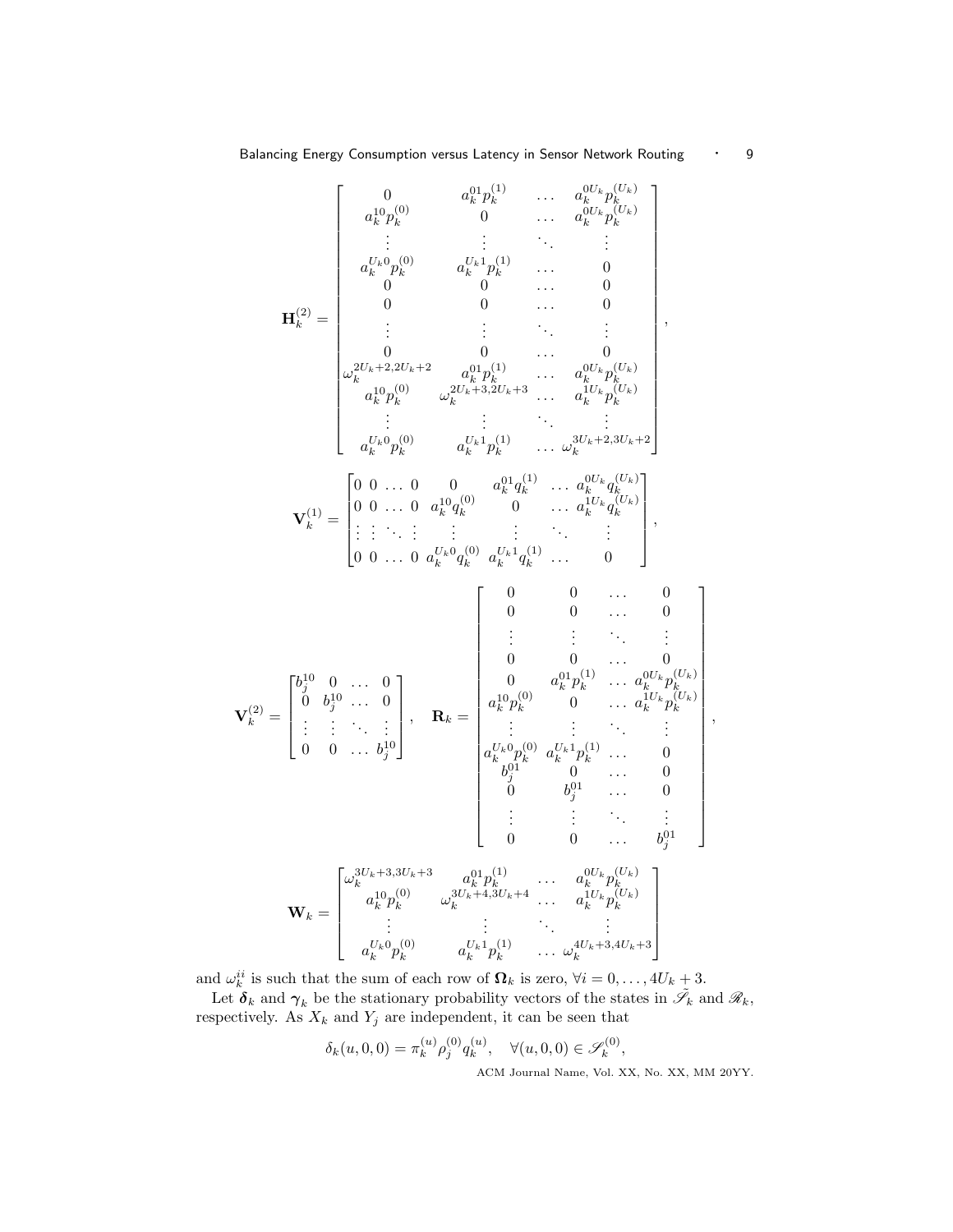$$
\delta_k(u,1,0) = \pi_k^{(u)} \rho_j^{(1)} q_k^{(u)}, \quad \forall (u,1,0) \in \mathscr{S}_k^{(1)},
$$
  

$$
\delta_k(u,0,1) = \pi_k^{(u)} \rho_j^{(0)} p_k^{(u)}, \quad \forall (u,0,1) \in \mathscr{S}_k^{(2)},
$$
  

$$
\gamma_k(u,1,1) = \pi_k^{(u)} \rho_j^{(1)} p_k^{(u)}, \quad \forall (u,1,1) \in \mathscr{R}_k.
$$

Furthermore,  $\delta_k$  and  $\gamma_k$  are positive vectors, namely,  $\delta_k > 0$  and  $\gamma_k > 0$ . Moreover, by direct computation it can be verified that  $\{X_k^t, Y_j^t, O_k^t\}$  satisfies the detailed balance equations, and thus is a time reversible Markov process. We state this as the following lemma.

**Lemma 3.2** The Markov process  $\{X_k^t, Y_j^t, O_k^t\}$  is time reversible,  $\forall k \neq \sigma$ .

3.1.2 Case 2:  $k = \sigma$ . In this case as the gateway is always ON, let us consider the stochastic process  $\{X^t_\sigma, O^t_\sigma\}$  with state space  $\mathscr{S}_\sigma = \tilde{\mathscr{S}}_\sigma \cup \mathscr{R}_\sigma$  where

$$
\tilde{\mathscr{S}}_{\sigma} = \{ (u, 1, 0) \mid q_{\sigma}^{(u)} > 0, u = 1, ..., U_k \},
$$
  

$$
\mathscr{R}_{\sigma} = \{ (u, 1, 1) \mid p_{\sigma}^{(u)} > 0, u = 1, ..., U_k \}.
$$

Let us permute the states of  $\{X_{\sigma}, O_{\sigma}\}\$  in the order of  $\tilde{\mathscr{S}}_{\sigma}$  and  $\mathscr{R}_{\sigma}$ . Following the same reasoning as in Sec. 3.1.1, we can see that the process  $\{X_{\sigma}^{t}, O_{\sigma}^{t}\}\)$  is also a Markov process with transition matrix

$$
\Omega_\sigma = \begin{bmatrix} \mathbf{H}_\sigma & \mathbf{R}_\sigma \\ \mathbf{V}_\sigma & \mathbf{W}_\sigma \end{bmatrix},
$$

where  $\mathbf{H}_{\sigma} \in \mathbb{R}^{|\tilde{\mathscr{S}}_{\sigma}| \times |\tilde{\mathscr{S}}_{\sigma}|}, \mathbf{R}_{\sigma} \in \mathbb{R}^{|\tilde{\mathscr{S}}_{\sigma}| \times |\mathscr{R}_{\sigma}|}, \mathbf{V}_{\sigma} \in \mathbb{R}^{|\mathscr{R}_{\sigma}| \times |\tilde{\mathscr{S}}_{\sigma}|}, \text{and } \mathbf{W}_{\sigma} \in \mathbb{R}^{|\mathscr{R}_{\sigma}| \times |\mathscr{R}_{\sigma}|}.$ Recall the assumption in Sec. 2 that there exists at least one state  $u \in \{0, \ldots, U_{\sigma}\}\$ such that  $q_{\sigma}^{(u)} > 0$ . Thus,  $|\tilde{\mathscr{S}}_{\sigma}| > 0$  and  $H_{\sigma}$  is well defined. In the special case of  $0 < p_{\sigma}^{(u)} < 1$  and  $0 < q_{\sigma}^{(u)} < 1$  for all  $u = 1, \ldots, U_{\sigma}$ , we have

$$
\mathbf{H}_{\sigma} = \begin{bmatrix} \omega_{\sigma}^{00} & a_{\sigma}^{01}q_{\sigma}^{(1)} & \dots & a_{\sigma}^{0U_{\sigma}}q_{\sigma}^{(U_{\sigma})} \\ a_{\sigma}^{10}q_{\sigma}^{(0)} & \omega_{\sigma}^{11} & \dots & a_{\sigma}^{1U_{\sigma}}q_{\sigma}^{(U_{\sigma})} \\ \vdots & \vdots & \ddots & \vdots \\ a_{\sigma}^{U_{\sigma}0}q_{\sigma}^{(0)} & a_{\sigma}^{U_{\sigma}1}q_{\sigma}^{(1)} & \dots & \omega_{\sigma}^{U_{\sigma}U_{\sigma}} \end{bmatrix},
$$

$$
\mathbf{R}_{\sigma} = \begin{bmatrix} 0 & a_{\sigma}^{01}p_{\sigma}^{(1)} & \dots & a_{\sigma}^{0U_{\sigma}}p_{\sigma}^{(U_{\sigma})} \\ a_{\sigma}^{10}p_{\sigma}^{(0)} & 0 & \dots & a_{\sigma}^{1U_{\sigma}}p_{\sigma}^{(U_{\sigma})} \\ \vdots & \vdots & \ddots & \vdots \\ a_{\sigma}^{U_{\sigma}0}p_{\sigma}^{(0)} & a_{\sigma}^{U_{\sigma}1}p_{\sigma}^{(1)} & \dots & 0 \end{bmatrix},
$$

$$
\mathbf{V}_{\sigma} = \begin{bmatrix} 0 & a_{\sigma}^{01}q_{\sigma}^{(1)} & \dots & a_{\sigma}^{0U_{\sigma}}q_{\sigma}^{(U_{\sigma})} \\ a_{\sigma}^{10}q_{\sigma}^{(0)} & 0 & \dots & a_{\sigma}^{1U_{\sigma}}q_{\sigma}^{(U_{\sigma})} \\ \vdots & \vdots & \ddots & \vdots \\ a_{\sigma}^{U_{\sigma}0}q_{\sigma}^{(0)} & a_{\sigma}^{U_{\sigma}1}q_{\sigma}^{(1)} & \dots & 0 \end{bmatrix},
$$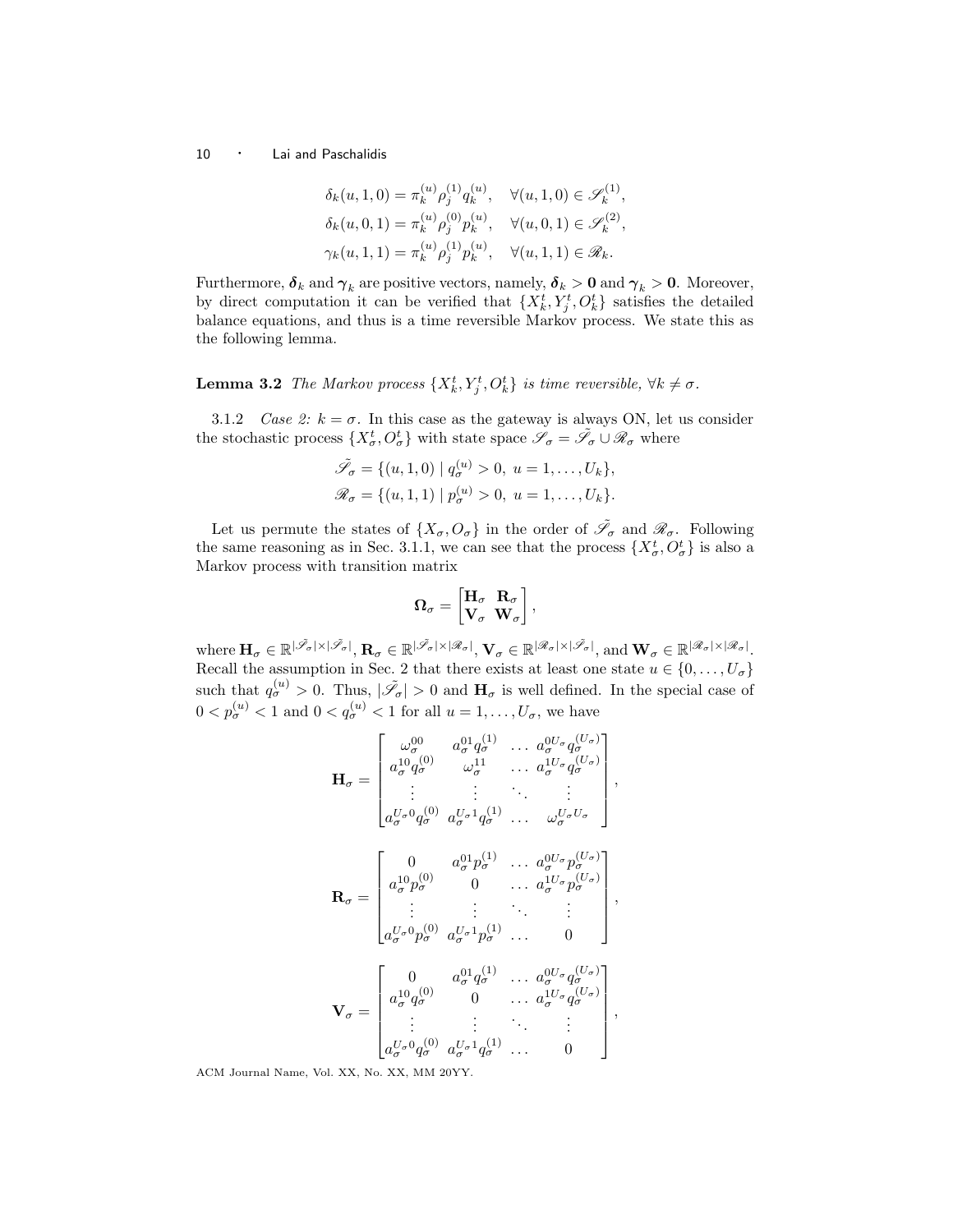$$
\mathbf{W}_{\sigma} = \begin{bmatrix} \omega_{\sigma}^{U_{\sigma}+1,U_{\sigma}+1} & a_{\sigma}^{01}p_{\sigma}^{(1)} & \dots & a_{\sigma}^{0U_{\sigma}}p_{\sigma}^{(U_{\sigma})} \\ a_{\sigma}^{10}p_{\sigma}^{(0)} & \omega_{\sigma}^{U_{\sigma}+2,U_{\sigma}+2} & \dots & a_{\sigma}^{1U_{\sigma}}p_{\sigma}^{(U_{\sigma})} \\ \vdots & \vdots & \ddots & \vdots \\ a_{\sigma}^{U_{\sigma}0}p_{\sigma}^{(0)} & a_{\sigma}^{U_{\sigma}1}p_{\sigma}^{(1)} & \dots & \omega_{\sigma}^{2U_{\sigma}+1,2U_{\sigma}+1} \end{bmatrix}
$$

and  $\omega_{\sigma}^{ii}$  is such that the sum of each row of  $\Omega_{\sigma}$  is zero,  $\forall i = 0, \ldots, 2U_{\sigma} + 1$ .

Denote by  $\delta_{\sigma}$  and  $\gamma_{\sigma}$  the stationary probability vectors of the states in  $\tilde{\mathscr{S}}_{\sigma}$  and  $\mathscr{R}_{\sigma}$ , respectively. Then we have

$$
\begin{aligned} \delta_\sigma(u,1,0)&=\pi_\sigma^{(u)}q_\sigma^{(u)},\quad \forall (u,1,0)\in\tilde{\mathscr{S}}_\sigma,\\ \gamma_\sigma(u,1,1)&=\pi_\sigma^{(u)}p_\sigma^{(u)},\quad \forall (u,1,1)\in\mathscr{R}_\sigma, \end{aligned}
$$

and as before we have the following lemma.

**Lemma 3.3**  $\{X_{\sigma}^{t}, O_{\sigma}^{t}\}$  is a time reversible Markov process.

In the rest of the paper we will need the following lemma regarding the eigenvalues of the matrix  $\mathbf{H}_k$ ,  $\forall k \in \mathbf{p}$ . The proof is in Appendix A.

## **Lemma 3.4** For all  $k \in \mathbf{p}$ , all the eigenvalues of  $\mathbf{H}_k$  are negative real numbers.

## 3.2 Performance Metrics

Next, we characterize the two performance metrics  $\mathbf{E}(T_{\mathbf{p}})$  and  $\mathbf{P}(L_{\mathbf{p}} \geq d)$  for any path  $p$  from node 1 to the gateway. Again let us first focus on the link  $k$  with  $s(k) = i$  and  $d(k) = j$ . Suppose node  $s(k)$  receives the data at time t and tries to deliver them to node  $d(k)$  immediately without any processing delay. Since  $s(k)$ receives data at t, its state has to be ON, thus, the probability distribution of  $L_k$ is identical with the conditional probability distribution of  $L_k$  given  $Y_i^t = 1$ , i.e.,

$$
\mathbf{P}(L_k \le \ell) = \mathbf{P}(L_k \le \ell \mid Y_i^t = 1), \ \forall \ell \ge 0.
$$

For convenience we will denote by  $\Phi_k$  the random vector  $(X_k, Y_i, O_k)$  if  $k \in \tilde{\mathbf{p}}$ , or  $(X_k, O_k)$  if  $k = \sigma$  throughout this paper. To proceed we need the following lemma regarding the probability distribution of the first passage times of the Markov process  $\{\Phi_k^t\}$ . The proof is in Appendix B.

**Lemma 3.5** For any  $k \in \mathbf{p}$ , let the elements of vector  $\mathbf{f}_k(t)$  be the probability distribution functions of the first passage times of the Markov process  $\{\Phi_k^t\}$  from the states in  $\tilde{\mathscr{S}}_k$  to the set  $\mathscr{R}_k$ ,  $\forall k \in \mathbf{p}$ . Then  $\mathbf{f}_k(t) = (\mathbf{I} - e^{\mathbf{H}_k t})\mathbf{e}$ .

We are now ready to derive a characterization of the performance metrics.

**Theorem 3.6** For any path  $\mathbf{p}, \ell \geq 0$  and  $k \in \mathbf{p}$ 

$$
\mathbf{P}(L_k \le \ell) = 1 - \delta'_k e^{\mathbf{H}_k \ell} \mathbf{e},\tag{1}
$$

$$
\mathbf{E}(T_{\mathbf{p}}) = \sum_{k \in \mathbf{p}} (\tilde{g}_k - c_k \delta'_k \mathbf{H}_k^{-1} \mathbf{e}). \tag{2}
$$

where  $\tilde{g}_k = \frac{\sum_{u=0}^{U_k} g_k^{(u)} \pi_k^{(u)} p_k^{(u)}}{\sum_{u=0}^{U_k} \pi_k^{(u)} p_k^{(u)}} , \, \forall k \in \mathbf{p}.$ 

ACM Journal Name, Vol. XX, No. XX, MM 20YY.

,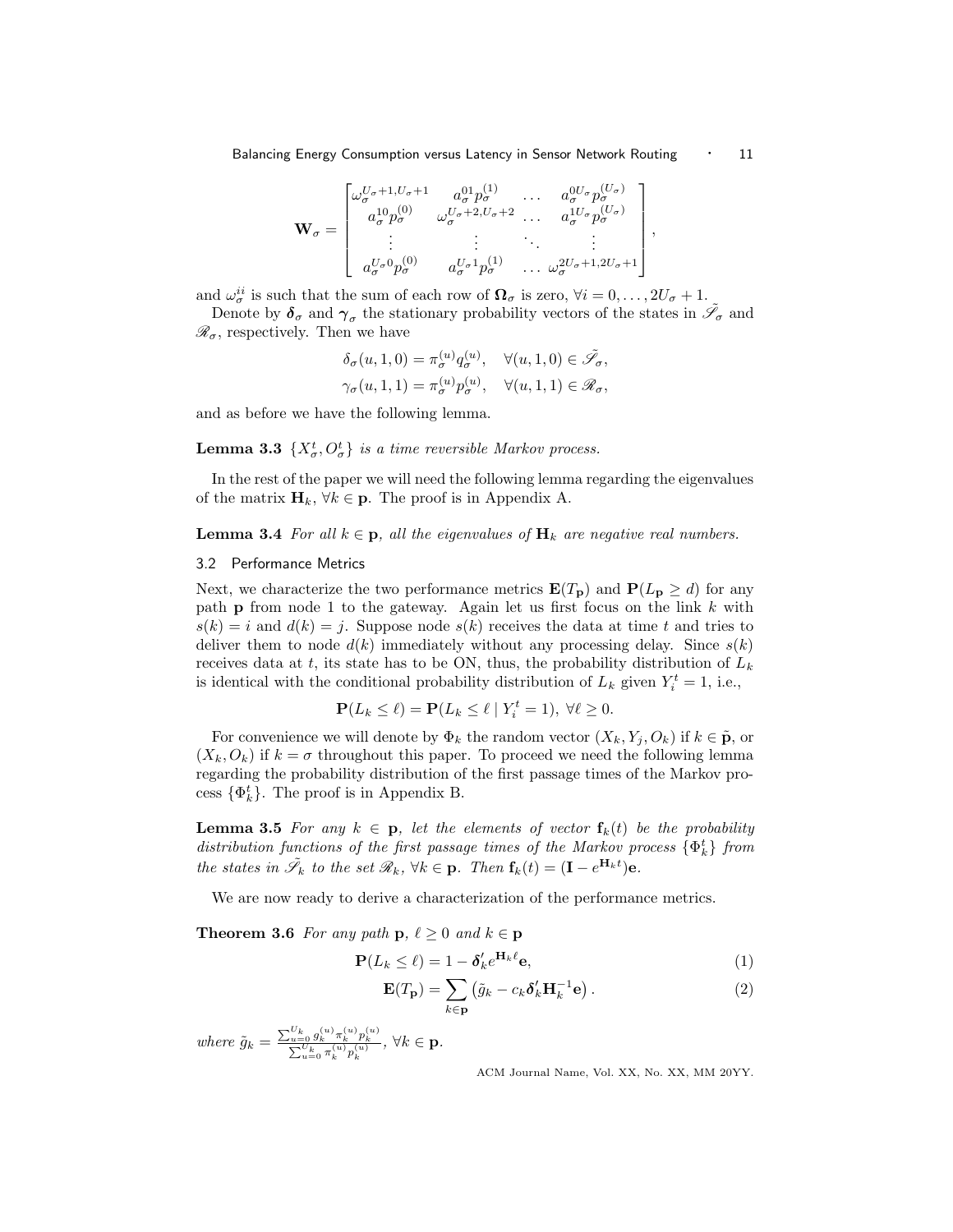PROOF. First note that  $P(L_k = 0 | \Phi_k^t \in \mathcal{R}_k) = 1$  and we have

$$
\mathbf{P}(L_k \leq \ell) = \mathbf{P}(L_k \leq \ell \mid \Phi_k^t \in \mathcal{R}_k) \mathbf{P}(\Phi_k^t \in \mathcal{R}_k) + \mathbf{P}(L_k \leq \ell \mid \Phi_k^t \in \tilde{\mathcal{I}}_k) \mathbf{P}(\Phi_k^t \in \tilde{\mathcal{I}}_k)
$$
  
=  $\gamma'_k \mathbf{e} + \delta'_k \mathbf{f}_k(\ell) = \gamma'_k \mathbf{e} + \delta'_k (\mathbf{I} - e^{\mathbf{H}_k \ell}) \mathbf{e} = 1 - \delta'_k e^{\mathbf{H}_k \ell} \mathbf{e},$ 

where the third equality uses the first passage time distribution of the Markov process  $\{\Phi_k^t\}$  to the set  $\mathcal{R}_k$  (cf. Lemma 3.5). This establishes (1).

For (2) let  $(X_k, Y_j, O_k)$  (or  $(X_k, O_k)$  if  $k = \sigma$ ) be the state of the Markov process at the time when the connection is established for link  $k \in \mathbf{p}$ . Note that  $\mathbf{E}(g_k^{(X_k)})$  $\binom{(A_k)}{k}$  =  $\mathrm{E}(g_{k}^{(X_{k})}% ,g_{k}^{(X_{k})})=\mathrm{E}(g_{k}^{(X_{k})}\mathrm{E}(g_{k}^{(X_{k})})\cap \mathcal{O}_{k}^{(X_{k})})$  $\binom{(\Lambda_k)}{k}$   $O_k = 1$ ) and we have

$$
\mathbf{E}(g_k^{(X_k)} \mid O_k = 1) = \sum_{u=0}^{U_k} \mathbf{E}(g_k^{(X_k)} \mid X_k = u, O_k = 1) \mathbf{P}(X_k = u \mid O_k = 1)
$$

$$
= \sum_{u=0}^{U_k} g_k^{(u)} \frac{\pi_k^{(u)} p_k^{(u)}}{\sum_{u=0}^{U_k} \pi_k^{(u)} p_k^{(u)}} = \tilde{g}_k,
$$

and

$$
\mathbf{E}(L_k) = \int_0^\infty \mathbf{P}(L_k \geq \ell) d\ell = \int_0^\infty \pmb{\delta}'_k e^{\mathbf{H}_k \ell} \mathbf{e} d\ell = -\delta'_k \mathbf{H}_k^{-1} \mathbf{e}.
$$

Last note that  $\mathbf{E}(T_{\mathbf{p}}) = \sum_{k \in \mathbf{p}} \mathbf{E}(T_k)$  and the conclusion follows.

**Remark :** In Sec. 2 we assumed that for any link k with  $d(k) = N+1$ , there exists some channel state  $u_k$  such that  $q_k^{(u_k)} > 0$ . Now let us suppose this assumption is violated for some link  $\sigma \in \mathscr{E}$ , then

$$
\mathbf{P}(L_{\sigma}=0)=1, \quad \mathbf{E}(L_{\sigma})=\sum_{u=0}^{U_{\sigma}}g_{\sigma}^{(u)}\pi_{\sigma}^{(u)}\triangleq\tilde{g}_{\sigma}.
$$

Therefore, for any  $d > 0$  and any path **p** such that  $\sigma \in \mathbf{p}$ , we have

$$
\mathbf{P}(L_\mathbf{p} \geq d) = \mathbf{P}(L_{\tilde{\mathbf{p}}} \geq d), \quad \mathbf{E}(T_\mathbf{p}) = \mathbf{E}(T_{\tilde{\mathbf{p}}}) + \tilde{g}_\sigma.
$$

As a result we can focus on  $\tilde{p}$  instead of p without loss of generality, and this avoids technical difficulties for Lemma 3.4 (cf. Appendix A).

# 4. LARGE DEVIATIONS ASYMPTOTICS

With the latency probability on each link given in Thm. 3.6, in principle we can compute  $P(L_p \geq d)$  for any fixed path p and constant d. However, this is computationally expensive as it involves a convolution of latency probabilities over all links in **p**. In this section, we develop a large deviations asymptotic for  $P(L_p \ge d)$ which can be calculated with much lower complexity and involves a maximum over all links in p. As we will see, such an expression is more amenable to a distributed computation and identifies a "bottleneck" link in p.

Define vector the  $r_k = -H_k e$  and note that  $r_k \geq 0$ ,  $r_k \neq 0$ . We define the logarithmic moment generating function  $\Lambda_k(\theta)$  for each link  $k \in \mathbf{p}$ 

$$
\Lambda_k(\theta) = \log \mathbf{E}(e^{\theta L_k})
$$
  
=  $\log(\gamma'_k \mathbf{e} - \int_0^\infty e^{\theta \ell} \delta'_k e^{\mathbf{H}_k \ell} \mathbf{H}_k \mathbf{e} d\ell$   
=  $\log(\gamma'_k \mathbf{e} + \int_0^\infty \delta'_k e^{(\theta \mathbf{I} + \mathbf{H}_k)\ell} \mathbf{r}_k d\ell)$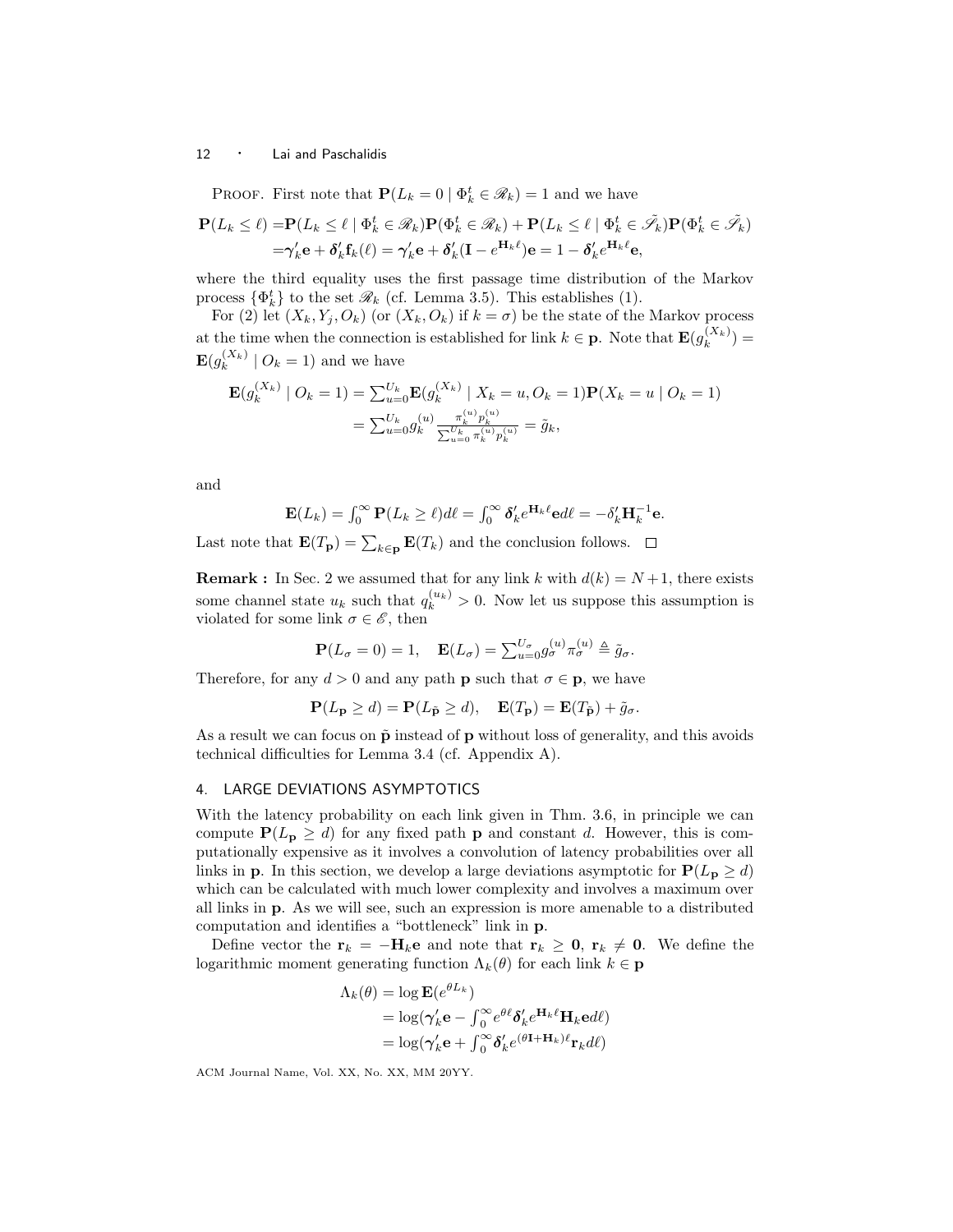for any  $\theta > 0$ .

The following lemma establishes the positivity of some matrices that will be used in the rest of the paper. The proof is in Appendix C. This lemma guarantees the applicability of the Perron-Frobenius theorem [Horn and Johnson 1990] regarding positive matrices.

**Lemma 4.1** For any  $\ell > 0$  and  $\theta \geq 0$ , the matrices  $e^{\mathbf{H}_k \ell}$  and  $e^{(\theta \mathbf{I} + \mathbf{H}_k)\ell}$  are positive for any  $k \in \mathbf{p}$ .

Let  $\lambda_k$  be the maximum eigenvalue of  $\mathbf{H}_k$  for any  $k \in \mathbf{p}$ . It follows that  $\lambda_k < 0$ as all eigenvalues of  $H_k$  are negative (cf. Lemma 3.4). The next lemma establishes a useful property of  $\Lambda_k(\theta)$  for all  $k \in \mathbf{p}$ . The proof is in Appendix D.

**Lemma 4.2** For any  $k \in \mathbf{p}$ , we have  $\Lambda_k(\theta) < \infty$  if  $\theta < -\lambda_k$ , and  $\Lambda_k(\theta) = \infty$  if  $\theta \geq -\lambda_k$ .

Now we are ready to derive an upper bound on  $P(L_p \geq d)$ . Note that for any  $\theta > 0$  we have

$$
\mathbf{P}(L_{\mathbf{p}} \geq d) \leq \mathbf{P}(e^{\theta L_{\mathbf{p}}}) \geq e^{\theta d})
$$
  
\n
$$
\leq \mathbf{E}(e^{\theta L_{\mathbf{p}}})e^{-\theta d}
$$
  
\n
$$
= e^{\sum_{k \in \mathbf{p}} \Lambda_k(\theta) - \theta d},
$$

where we use the Markov inequality and the independence of  $L_k$ 's for all links k in **p**. To obtain the tightest such upper bound, we minimize over  $\theta \geq 0$ , namely

$$
\mathbf{P}(L_{\mathbf{p}} \ge d) \le \exp\{\min_{\theta \ge 0} (\sum_{k \in \mathbf{p}} \Lambda_k(\theta) - \theta d)\}.
$$
 (3)

The objective function of the optimization problem in (3) is convex and differentiable. It can be verified that the function  $\Lambda_k(\theta)$  is strictly convex in  $\theta$ , and thus, the function  $\sum_{k\in \mathbf{p}} \Lambda_k(\theta) - \theta d$  is also strictly convex in its domain. Furthermore for any  $k \in \mathbf{p}$ , the derivative of  $\Lambda_k(\theta)$  is given by

$$
\begin{split} \dot{\Lambda}_k(\theta) & = \tfrac{\frac{d}{d\theta} \int_0^\infty \pmb{\delta}_k' e^{(\theta \mathbf{I} + \mathbf{H}_k)\ell} \mathbf{r}_k d\ell}{\gamma_k'\mathbf{e} + \int_0^\infty \pmb{\delta}_k' e^{(\theta \mathbf{I} + \mathbf{H}_k)\ell} \mathbf{r}_k d\ell} \\ & = \tfrac{\int_0^\infty \frac{d}{d\theta} \pmb{\delta}_k' e^{(\theta \mathbf{I} + \mathbf{H}_k)\ell} \mathbf{r}_k d\ell}{\gamma_k'\mathbf{e} + \int_0^\infty \pmb{\delta}_k' e^{(\theta \mathbf{I} + \mathbf{H}_k)\ell} \mathbf{r}_k d\ell} \\ & = \tfrac{\int_0^\infty \ell \pmb{\delta}_k' e^{(\theta \mathbf{I} + \mathbf{H}_k)\ell} \mathbf{r}_k d\ell}{\gamma_k'\mathbf{e} + \int_0^\infty \pmb{\delta}_k' e^{(\theta \mathbf{I} + \mathbf{H}_k)\ell} \mathbf{r}_k d\ell}, \end{split}
$$

where the derivative exists for any  $\theta < -\lambda_k$ . Note that  $\dot{\Lambda}_k(\theta)$  is strictly increasing due to the strict convexity of  $\Lambda_k(\theta)$ , for any  $k \in \mathbf{p}$ .

Now let us consider the latency probability  $P(L_p \ge d)$  and suppose d is greater than the expected latency along path p, namely,

$$
\sum_{k\in\mathbf{p}} \mathbf{E}(L_k) - d < 0.
$$

Since  $\dot{\Lambda}_k(0) = \mathbf{E}(L_k)$  it follows

$$
\sum_{k \in \mathbf{p}} \dot{\Lambda}_k(0) - d < 0,
$$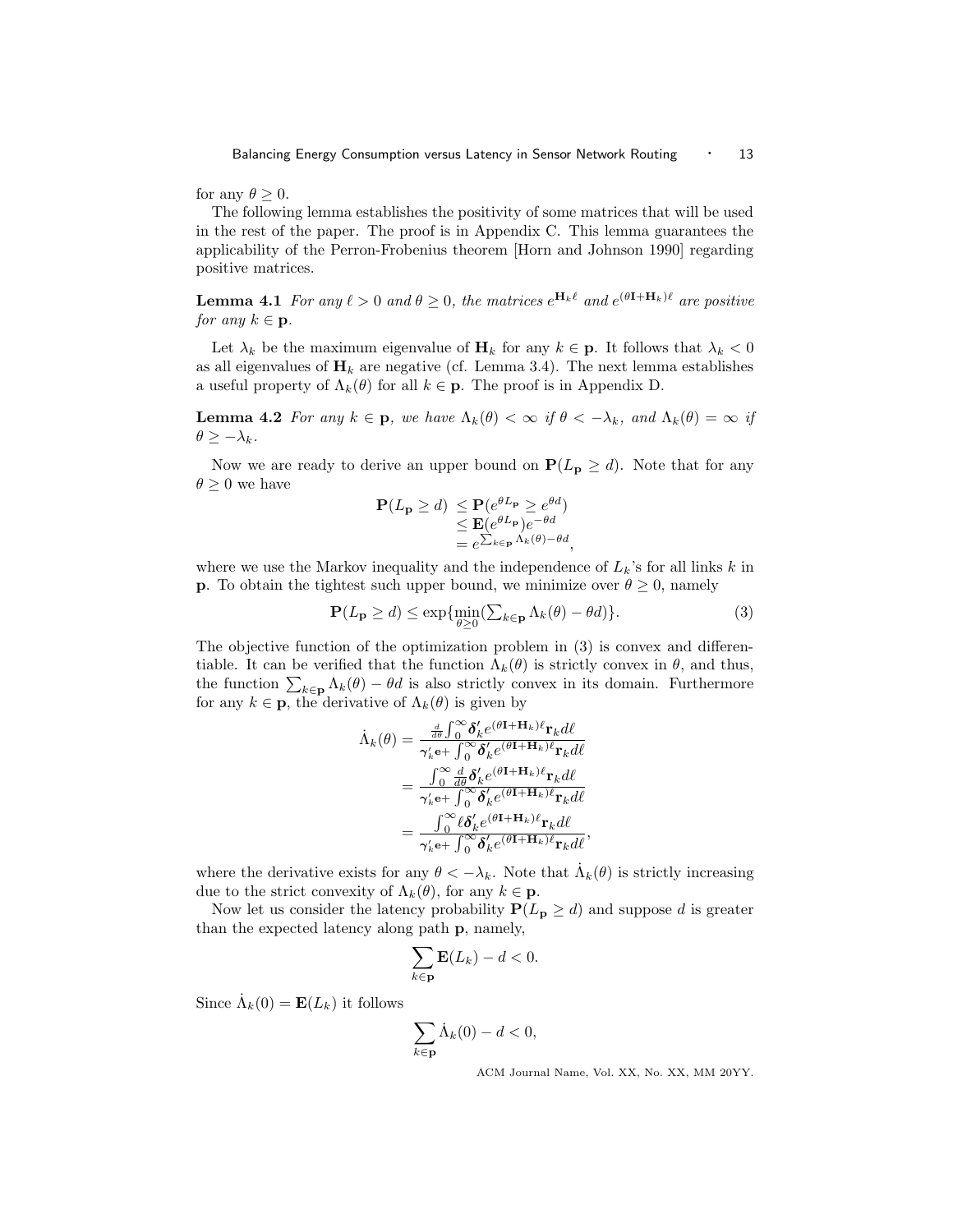which means that the derivative of the function  $\sum_{k\in\mathbf{p}}\Lambda_k(\theta)-\theta d$  is negative at  $\theta=0$ . Given the fact that  $\sum_{k\in\mathbf{p}} \Lambda_k(\theta) - \theta d$  approaches infinity as  $\theta \to -\max_{k\in\mathbf{p}} \lambda_k$  (cf. Lemma 4.2), the necessary and sufficient condition for  $\theta_{\bf p}$  to be optimal in (3) is

$$
\sum_{k \in \mathbf{p}} \dot{\Lambda}_k(\theta_\mathbf{p}) = d. \tag{4}
$$

**Proposition 4.3** (Upper bound) For any path  $p \in \mathcal{P}$ 

$$
\limsup_{d \to \infty} \frac{1}{d} \log \mathbf{P}(L_{\mathbf{p}} \ge d) \le \max_{k \in \mathbf{p}} \lambda_k.
$$

PROOF. Using (3), for any  $\mathbf{p} \in \mathscr{P}$  we obtain

$$
\limsup_{d \to \infty} \frac{1}{d} \log \mathbf{P}(L_{\mathbf{p}} \ge d) \le \liminf_{d \to \infty} \frac{1}{d} \min_{\theta \ge 0} \left( \sum_{k \in \mathbf{p}} \Lambda_k(\theta) - \theta d \right)
$$

$$
= \liminf_{d \to \infty} \frac{\partial}{\partial d} \min_{\theta \ge 0} \left( \sum_{k \in \mathbf{p}} \Lambda_k(\theta) - \theta d \right),
$$

where the equality is due to L'Hospital's rule and the differentiability of the convex dual of  $\sum_{k\in \mathbf{p}} \Lambda_k(\theta)$ . Let  $\theta_{\mathbf{p}}(d)$  be the optimal solution to the optimization problem in  $(3)$  with latency parameter d, and note that the first order optimality condition (4) is in effect. Applying the envelope theorem, we can obtain

$$
\liminf_{d \to \infty} \frac{\partial}{\partial d} \min_{\theta \ge 0} \left( \sum_{k \in \mathbf{p}} \Lambda_k(\theta) - \theta d \right) = -\limsup_{d \to \infty} \theta_{\mathbf{p}}(d).
$$

In the following we proceed to show

$$
-\limsup_{d\to\infty}\theta_{\mathbf{p}}(d) = \max_{k\in\mathbf{p}} \lambda_k.
$$
 (5)

To see this, suppose  $\tau = \operatorname{argmin}_{k \in \mathbf{p}}(-\lambda_k)$  and note

$$
\lim_{\theta \to -\max_{k \in \mathbf{p}} \lambda_k} \sum_{k \in \mathbf{p}} \dot{\Lambda}_k(\theta) \ge \lim_{\theta \to -\max_{k \in \mathbf{p}} \lambda_k} \dot{\Lambda}_\tau(\theta)
$$

due to  $\dot{\Lambda}_k(\theta) > 0$  which follows from  $\dot{\Lambda}_k(0) \geq 0$  and the fact that the function  $\Lambda_k(\theta)$ is strictly convex,  $\forall k \in \mathbf{p}$ . Note that  $e^{(\theta + \lambda_{\tau})\ell}$  is the Perron-Frobenius (P-F) eigenvalue of matrix  $e^{(\theta \mathbf{I} + \mathbf{H}_{\tau})\ell}$ , and let  $\mathbf{v} > \mathbf{0}$  be the left eigenvector of  $\mathbf{H}_{\tau}$  corresponding to eigenvalue  $\lambda_{\tau}$ , namely, the left P-F eigenvector of  $e^{(\theta \mathbf{I} + \mathbf{H}_{\tau})\ell}$  corresponding to the eigenvalue  $e^{(\theta + \lambda_{\tau})\ell}$ . Since  $\delta_{\tau}^{\max} \ge \delta_{\tau}^{\min} > 0$  and  $v^{\max} \ge v^{\min} > 0$ , we have

$$
\begin{array}{l} \delta'_\tau e^{(\theta{\bf I}+{\bf H}_\tau)\ell}{\bf r}_\tau\leq\frac{\delta^{\max}_\tau}{{\bf v}^{\min}}{\bf v}'e^{(\theta{\bf I}+{\bf H}_\tau)\ell}{\bf r}_\tau=\frac{\delta^{\max}_\tau}{{\bf v}^{\min}}e^{(\theta+\lambda_\tau)\ell}{\bf v}'{\bf r}_\tau,\\ \delta'_\tau e^{(\theta{\bf I}+{\bf H}_\tau)\ell}{\bf r}_\tau\geq\frac{\delta^{\min}_\tau}{{\bf v}^{\max}}{\bf v}'e^{(\theta{\bf I}+{\bf H}_\tau)\ell}{\bf r}_\tau=\frac{\delta^{\min}_\tau}{{\bf v}^{\max}}e^{(\theta+\lambda_\tau)\ell}{\bf v}'{\bf r}_\tau, \end{array}
$$

and therefore

$$
\lim_{\theta \to -\max_{k \in \mathbf{P}} \lambda_k} \sum_{k \in \mathbf{p}} \dot{\Lambda}_k(\theta) \ge \lim_{\theta \to -\lambda_\tau} \frac{\int_0^\infty \ell \delta_\tau' e^{(\theta \mathbf{I} + \mathbf{H}_\tau) \ell} \mathbf{r}_\tau d\ell}{\gamma_\tau' \mathbf{e} + \int_0^\infty \delta_\tau' e^{(\theta \mathbf{I} + \mathbf{H}_\tau) \ell} \mathbf{r}_\tau d\ell}
$$
\n
$$
\ge \lim_{\theta \to -\lambda_\tau} \frac{\int_0^\infty \ell \frac{\delta_\tau}{v^{\max}} e^{(\theta + \lambda_\tau) \ell} \mathbf{v}' \mathbf{r}_\tau d\ell}{\gamma_\tau' \mathbf{e} + \int_0^\infty \frac{\delta_\tau^{\max}}{v^{\min}} e^{(\theta + \lambda_\tau) \ell} \mathbf{v}' \mathbf{r}_\tau d\ell}
$$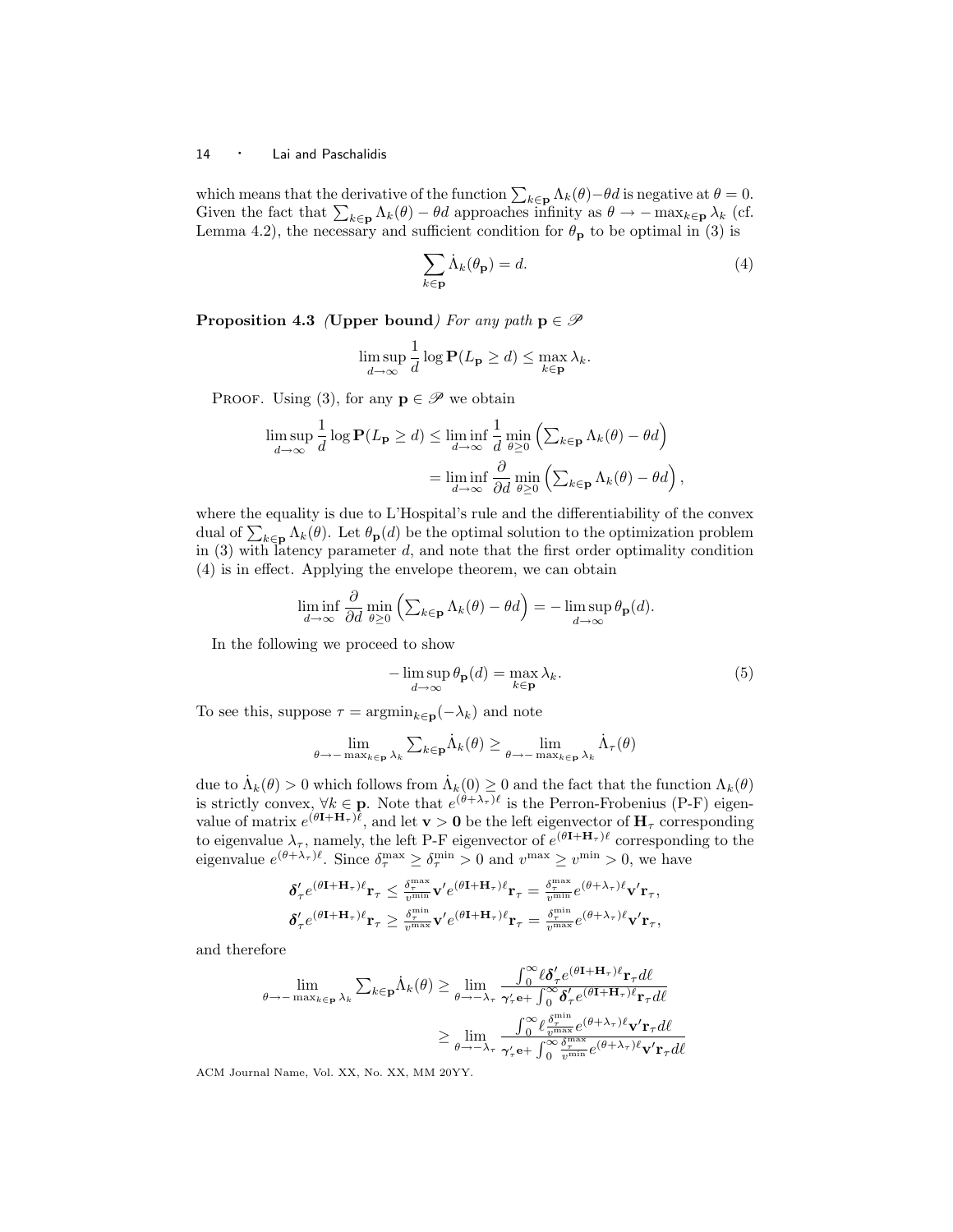Balancing Energy Consumption versus Latency in Sensor Network Routing • 15

$$
= \lim_{\theta \to -\lambda_{\tau}} \frac{\frac{\delta_{\tau}^{\min}}{v^{\max}} \frac{1}{(\theta + \lambda_{\tau})^2} \mathbf{v}' \mathbf{r}_{\tau}}{\gamma_{\tau}' \mathbf{e} - \frac{\delta_{\tau}^{\max}}{v^{\min}} \frac{1}{\theta + \lambda_{\tau}} \mathbf{v}' \mathbf{r}_{\tau}} = \infty.
$$

Notice that  $\sum_{k\in \mathbf{p}} \dot{\Lambda}_k(\theta)$  is strictly increasing due to the strict convexity of  $\sum_{k\in \mathbf{p}} \Lambda_k(\theta)$  in the interval  $[0, -\lambda_\tau)$ . Furthermore, for any fixed  $\theta$  belonging to  $k\in \mathbf{p} \Lambda_k(\theta)$  in the interval  $[0, -\lambda_\tau)$ . Furthermore, for any fixed  $\theta$  belonging to the interval  $[0, -\lambda_{\tau})$ ,  $\sum_{k \in \mathbf{p}} \dot{\Lambda}_k(\theta)$  is finite. Thus, when  $d \to \infty$ , the only way for the first order optimality condition (4) to hold is to have  $\sum_{k\in \mathbf{p}} \dot{\Lambda}_k(\theta_{\mathbf{p}}) \rightarrow$  $\infty$ , which by monotonicity is the same as to have  $\theta_{\bf p}$  approaching  $-\lambda_{\tau}$ , that is,  $\limsup_{d\to\infty} \theta_{\mathbf{p}}(d) = \min_{k\in\mathbf{p}} (-\lambda_k)$ . Therefore

$$
-\limsup_{d\to\infty}\theta_{\mathbf{p}}(d)=-\min_{k\in\mathbf{p}}(-\lambda_k)=\max_{k\in\mathbf{p}}\lambda_k.
$$

We then conclude

$$
\limsup_{d \to \infty} \frac{1}{d} \log \mathbf{P}(L_{\mathbf{p}} \ge d) \le \liminf_{d \to \infty} \frac{\partial}{\partial d} \min_{\theta \ge 0} \left( \sum_{k \in \mathbf{p}} \Lambda_k(\theta) - \theta d \right)
$$

$$
= -\limsup_{d \to \infty} \theta_{\mathbf{p}}(d) = \max_{k \in \mathbf{p}} \lambda_k.
$$

 $\Box$ 

The next proposition provides an asymptotic lower bound on the delay probability for any path p.

Proposition 4.4 (Lower bound) For any path  $p \in \mathcal{P}$ 

$$
\liminf_{d \to \infty} \frac{1}{d} \log \mathbf{P}(L_{\mathbf{p}} \ge d) \ge \max_{k \in \mathbf{p}} \lambda_k.
$$

PROOF. Let  $\tau = \text{argmax}_{k \in \mathbf{p}} \lambda_k$ . Then

$$
\liminf_{d \to \infty} \frac{1}{d} \log \mathbf{P}(L_{\mathbf{p}} \ge d) \ge \liminf_{d \to \infty} \frac{1}{d} \log \mathbf{P}(L_{\tau} \ge d)
$$

$$
= \liminf_{d \to \infty} \frac{1}{d} \log(\delta_{\tau}^{\prime} e^{\mathbf{H}_{\tau} d} \mathbf{e}).
$$

Now let **v** > 0 be the left eigenvector of  $H_{\tau}$  corresponding to the eigenvalue  $\lambda_{\tau}$ , namely, the left Perron-Frobenius eigenvector of  $e^{\mathbf{H}_{\tau}d}$  corresponding to the eigenvalue  $e^{\lambda_{\tau}d}$ . We have

$$
\liminf_{d \to \infty} \frac{1}{d} \log(\delta'_{\tau} e^{\mathbf{H}_{\tau} d} \mathbf{e}) \ge \liminf_{d \to \infty} \frac{1}{d} \log(\frac{\delta_{\tau}^{\min}}{v^{\max}} \mathbf{v}' e^{\mathbf{H}_{\tau} d} \mathbf{e})
$$
\n
$$
= \liminf_{d \to \infty} \frac{1}{d} \log(\mathbf{v}' e^{\mathbf{H}_{\tau} d} \mathbf{e})
$$
\n
$$
= \liminf_{d \to \infty} \frac{1}{d} \log(\mathbf{v}' e^{\lambda_{\tau} d} \mathbf{e})
$$
\n
$$
= \lambda_{\tau} = \max_{k \in \mathbf{p}} \lambda_{k}.
$$

 $\Box$ 

The following theorem is a direct result of Propositions 4.3 and 4.4.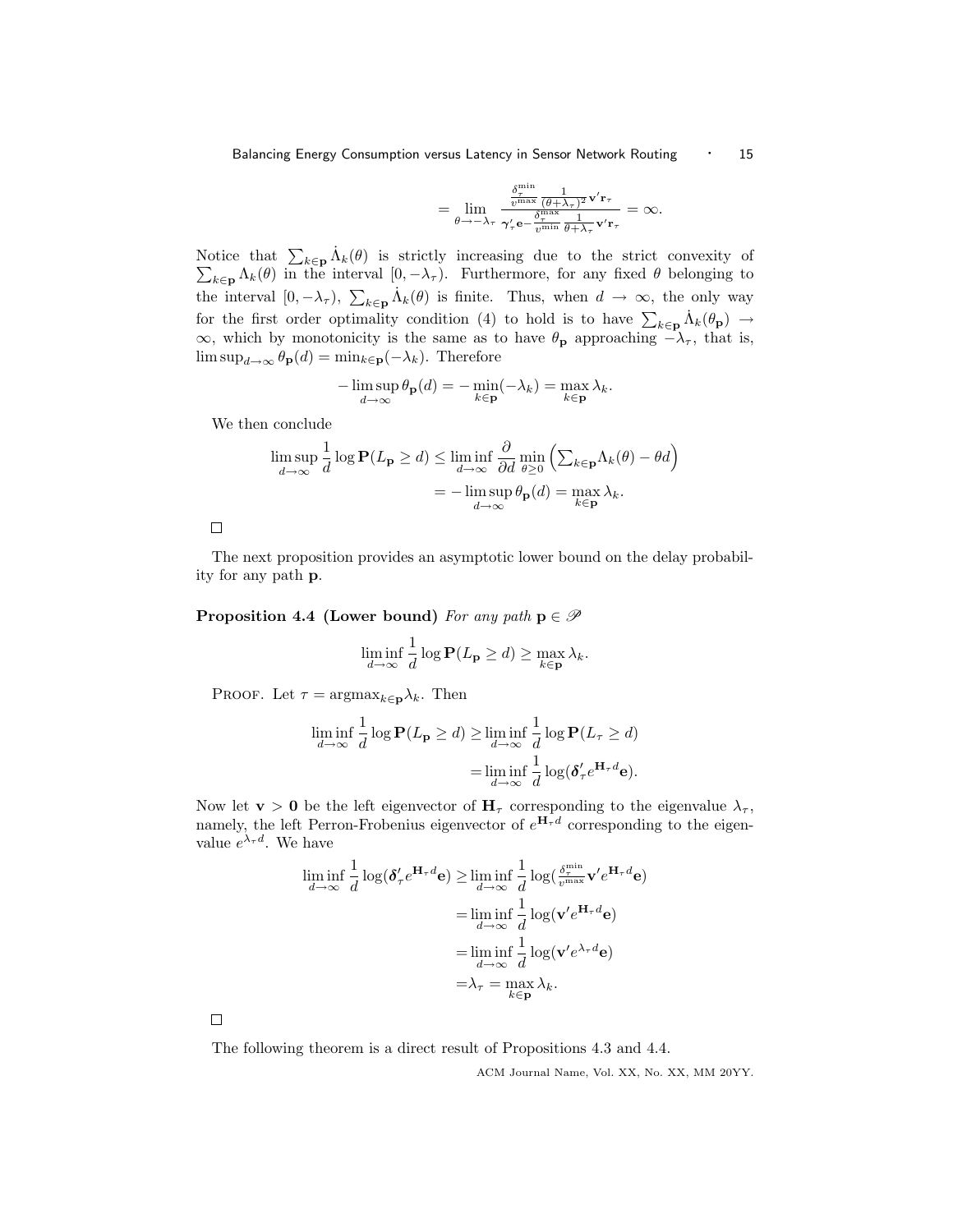Theorem 4.5 For any  $p \in \mathscr{P}$ 

$$
\lim_{d \to \infty} \frac{1}{d} \log \mathbf{P}(L_{\mathbf{p}} \ge d) = \max_{k \in \mathbf{p}} \lambda_k.
$$

**Remark :** Thm. 4.5 establishes that  $P(L_p \geq d)$  decreases exponentially fast as d grows with dominant exponent equal to  $\max_{k\in \mathbf{p}} \lambda_k$ , namely,

$$
\mathbf{P}(L_{\mathbf{p}} \geq d) \sim e^{d(\max_{k \in \mathbf{p}} \lambda_k)}
$$

for large enough  $d$ . We refer to a link  $k^*$  which achieves the maximum above as a "bottleneck" link as its latency probability dominates the latency probability of the path. Furthermore, due to its structure, the exponent can be easily computed and updated in a distributed fashion for a certain path  $\bf{p}$ . For a path with n links its computation involves  $O(n)$  comparisons which can be done in one pass with only local information exchanges between links. Furthermore, slight modifications of the path (adding or removing a few links) result into a modest work for updating the exponent, which can be done in a distributed manner and with small communication overhead. As we will see, this is important in developing energy efficient routing algorithms in SNETs.

# 5. TRADE-OFF BETWEEN LATENCY PROBABILITY AND EXPECTED ENERGY CONSUMPTION

In this section we consider the problem of optimizing the route from a node, say node 1, to the gateway. In doing so we are faced with the trade-off between the latency probability and the expected energy consumption along the route. The following is a possible formulation to capture this trade-off:

$$
\min_{\mathbf{p} \in \mathcal{P}} \sum_{k \in \mathbf{p}} \mathbf{E}(T_k)
$$
  
s.t. 
$$
\mathbf{P}(L_{\mathbf{p}} \ge d) \le \epsilon.
$$
 (6)

More specifically, we look for a path which minimizes the expected energy consumption while keeping the latency probability below an appropriately small level. We refer to the constraint in (6) as a Quality-of-Service (QoS) constraint. Unfortunately, problem (6) is known to be NP-complete as the resource constrained shortest path problem [Garey and Johnson 1979]. To simplify the problem we can relax the QoS constraint by using the Chernoff bound obtained in Sec. 4. Namely,

$$
\min_{\mathbf{p} \in \mathcal{P}} \sum_{k \in \mathbf{p}} \mathbf{E}(T_k)
$$
  
s.t. 
$$
\min_{\theta \ge 0} (\Lambda_{\mathbf{p}}(\theta) - \theta d) \le \log \epsilon,
$$
 (7)

where  $\Lambda_{\mathbf{p}}(\theta) = \sum_{k \in \mathbf{p}} \Lambda_k(\theta)$ . Problem (7) is still difficult to solve; one approach is to apply Lagrangian relaxation and derive a lower bound that can be used in a branch-and-bound procedure [Bertsekas 1999]. The key step in the Lagrangian relaxation algorithm is to solve the following problem

$$
\min \mathbf{E}(T_{\mathbf{p}}) + \beta \min_{\theta \ge 0} (\Lambda_{\mathbf{p}}(\theta) - \theta d) \n\text{s.t. } \mathbf{p} \in \mathcal{P},
$$
\n(8)

for nonnegative  $\beta$ . Motivated by this reasoning, we will focus on solving problem (8). An alternative way to look at problem (8) is to note that for varying ACM Journal Name, Vol. XX, No. XX, MM 20YY.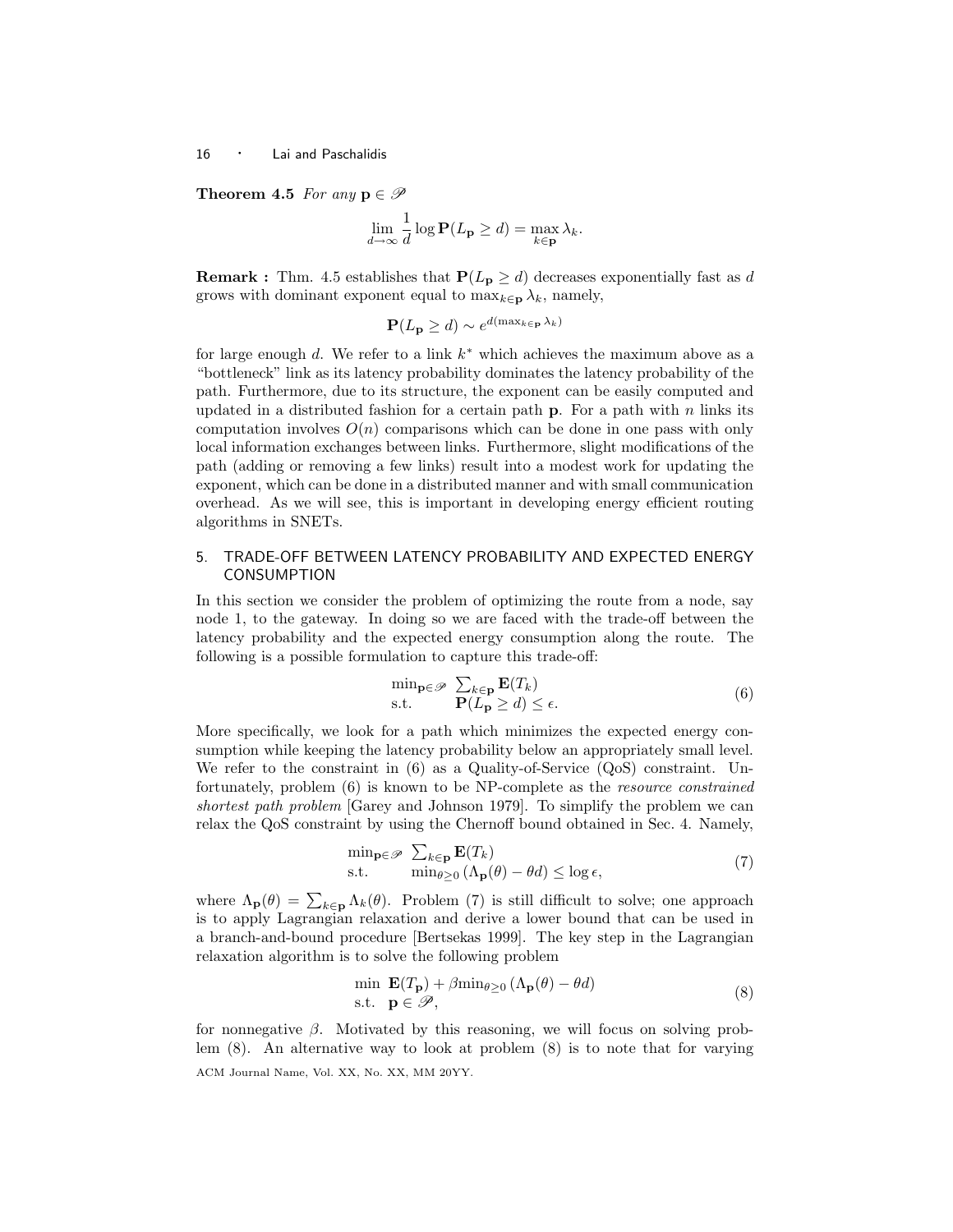

Fig. 1. Typical shape of  $f(\theta)$ .

 $\beta$  it generates Pareto optimal points for the two-objective optimization problem with objectives the energy consumption  $E(T_p)$  and the Chernoff upper bound  $\min_{\theta>0}(\Lambda_{\mathbf{p}}(\theta)-\theta d)$  on the latency probability.

Let us therefore consider problem  $(8)$  and note that it is a nontrivial task to solve it. To illustrate this, change the order of minimizations in (8) to obtain

$$
\min_{\theta \ge 0} \left[ \min_{\mathbf{p} \in \mathcal{P}} \left( \mathbf{E}(T_{\mathbf{p}}) + \beta \Lambda_{\mathbf{p}}(\theta) \right) - \theta \beta d \right]. \tag{9}
$$

Let  $f(\theta) = \min_{\mathbf{p} \in \mathcal{P}} (\mathbf{E}(T_{\mathbf{p}}) + \beta \Lambda_{\mathbf{p}}(\theta)) - \theta \beta d$  and note that for each network, we only need to concentrate on the interval  $\theta \in [0, -\min_{k \in \mathscr{E}} \lambda_k)$  because  $f(\theta) = \infty$  for all  $\theta \geq -\min_{k \in \mathscr{E}} \lambda_k$ .

In Fig. 1 we plot the typical shape of  $f(\theta)$ . Since  $\Lambda_{\mathbf{p}}(\theta)$  is convex,  $f(\theta)$  is the minimum of a finite number of convex functions, thus, it is a piecewise convex function in  $\theta$ . For any fixed  $\theta$ ,  $f(\theta)$  can be evaluated efficiently (i.e., in polynomial time) by solving a shortest path problem. Whenever  $\theta$  passes a *change point* (marked as stars in the figure), the optimal solution p changes to another path. Moreover, the first piece of the curve corresponds to the minimal expected energy path argmax<sub>p∈</sub> $\mathcal{B}(T_p)$ . It is evident that problem (9) is a global optimization problem (piecewise convex minimization), and that the minimal energy path is not necessarily optimal.

In the remainder of this section we discuss two different algorithms to solve problem (8). The first one is to use what we call a Semi-Definite programmingbased convex Polynomial Underestimation (SDPU) technique which is essentially a centralized approach. The other algorithm is based on simulated annealing and can be implemented in a distributed fashion.<sup>1</sup>

<sup>1</sup> If the expected delay along a path is chosen as the latency QoS metric, problem (6) becomes a resource constrained shortest path problem with an additive constraint. We can construct an

ACM Journal Name, Vol. XX, No. XX, MM 20YY.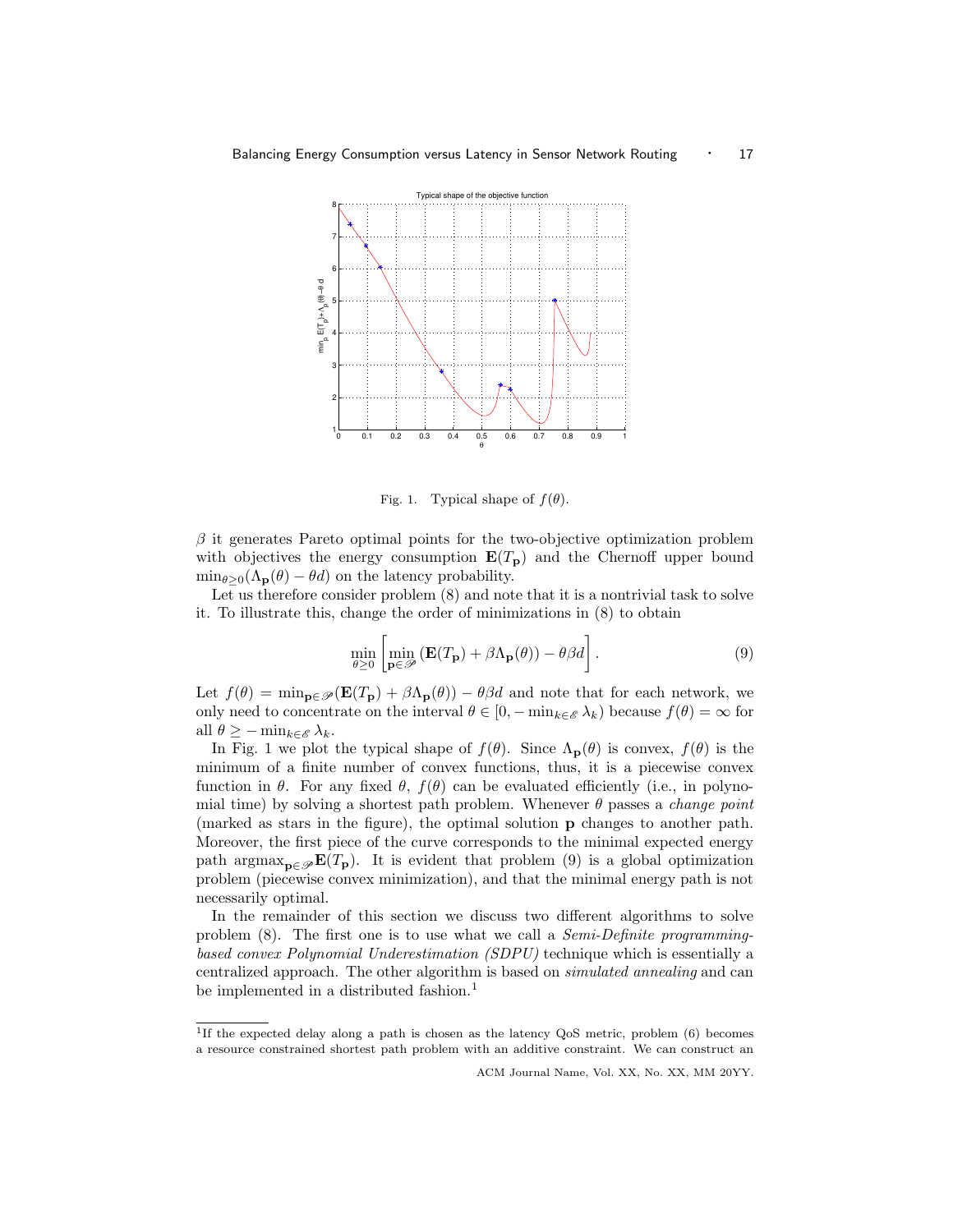## 5.1 Semi-Definite programming-based convex Polynomial Underestimation (SDPU)

Convex underestimation as part of a global optimization algorithm has been studied extensively. More recently, [Paschalidis et al. 2007] introduced a Semi-Definite programming-based Underestimation (SDU) technique that produces a general quadratic underestimator of an arbitrary function. SDU was able to handle some particularly challenging functions appearing in protein docking applications (see [Paschalidis et al. 2007]). In this subsection, we combine the SDU method with a higher order polynomial function fitting method from [Magnani et al. 2005]. The motivation is to generate underestimators that are more flexible than a convex quadratic function.

SDPU consists of two main tasks: (i) devising an underestimator of  $f(\theta)$ , and (ii) using the underestimator to guide the search for a global minimum. Towards  $(i)$  let us sample the function  $f(\theta)$  and obtain a set of M local minima  $\theta_1, \ldots, \theta_M$  of  $f(\theta)$ . Note that this can be done efficiently by first randomly choosing a starting point  $\hat{\theta}_m$ , obtaining a path  $\mathbf{p}_m$  which solves the inner optimization problem in (9) with parameter  $\hat{\theta}_m$  using any deterministic shortest path algorithm (see e.g., [Bertsekas and Tsitsiklis 1989]), and then applying some standard gradient method to find the optimal  $\theta_m$  which solves the outer optimization problem of (9) for path  $\mathbf{p}_m$ .

Given the set of local minima  $(\theta_1, f(\theta_1)), \ldots, (\theta_M, f(\theta_M))$ , we construct the polynomial underestimator

$$
u(\theta) = h_0 + h_1 \theta + \dots + h_L \theta^L,
$$

with  $u(\theta_m) \leq f(\theta_m)$ , for any  $m = 1, \ldots, M$  and the degree L being an even positive number. Define

$$
q(\theta, s) = s^2 \nabla^2 u(\theta) = s^2 \left(\sum_{\ell=2}^L h_\ell \ell(\ell-1) \theta^{\ell-2}\right).
$$

The necessary and sufficient condition for the function  $u(\theta)$  to be convex is that  $q(\theta, s)$  can be expressed as a Sum of Squares (SOS) [Magnani et al. 2005], namely, there exists a vector y with each component being a monomial in  $\theta$  and s of degree less than or equal to  $L/2$ , such that

$$
q(\theta, s) = \mathbf{y}' \mathbf{V} \mathbf{y}
$$

where  $V$  is positive semi-definite matrix.

To obtain the tightest such underestimator we solve the following Semi-Definite Programming (SDP) problem

$$
\min \sum_{m=1}^{M} z_m
$$
\n
$$
\text{s.t.} \quad z_m = f(\theta_m) - \sum_{\ell=0}^{L} h_{\ell} \theta_m^{\ell}, \quad m = 1, \dots, M,
$$
\n
$$
s^2 (\sum_{\ell=2}^{L} h_{\ell} \ell(\ell-1) \theta^{\ell-2}) = \mathbf{y}' \mathbf{V} \mathbf{y},
$$
\n
$$
\mathbf{V} \succeq \mathbf{0},
$$
\n
$$
z_m \ge 0, \quad m = 1, \dots, M,
$$
\n
$$
(10)
$$

optimization problem very similar to problem (8), and our proposed simulated annealing based approach can be used to solve that problem with minimal modifications.

<sup>&</sup>lt;sup>2</sup>It is possible that the gradient method converges to a local minimum  $\theta_m$  whose corresponding shortest path is different than  $\mathbf{p}_m$ ; then, we reject it and repeat the procedure with a new starting point  $\hat{\theta}_m$  until we find a local minimum whose corresponding shortest path is the same as the one obtained at  $\ddot{\theta}_m$ .

ACM Journal Name, Vol. XX, No. XX, MM 20YY.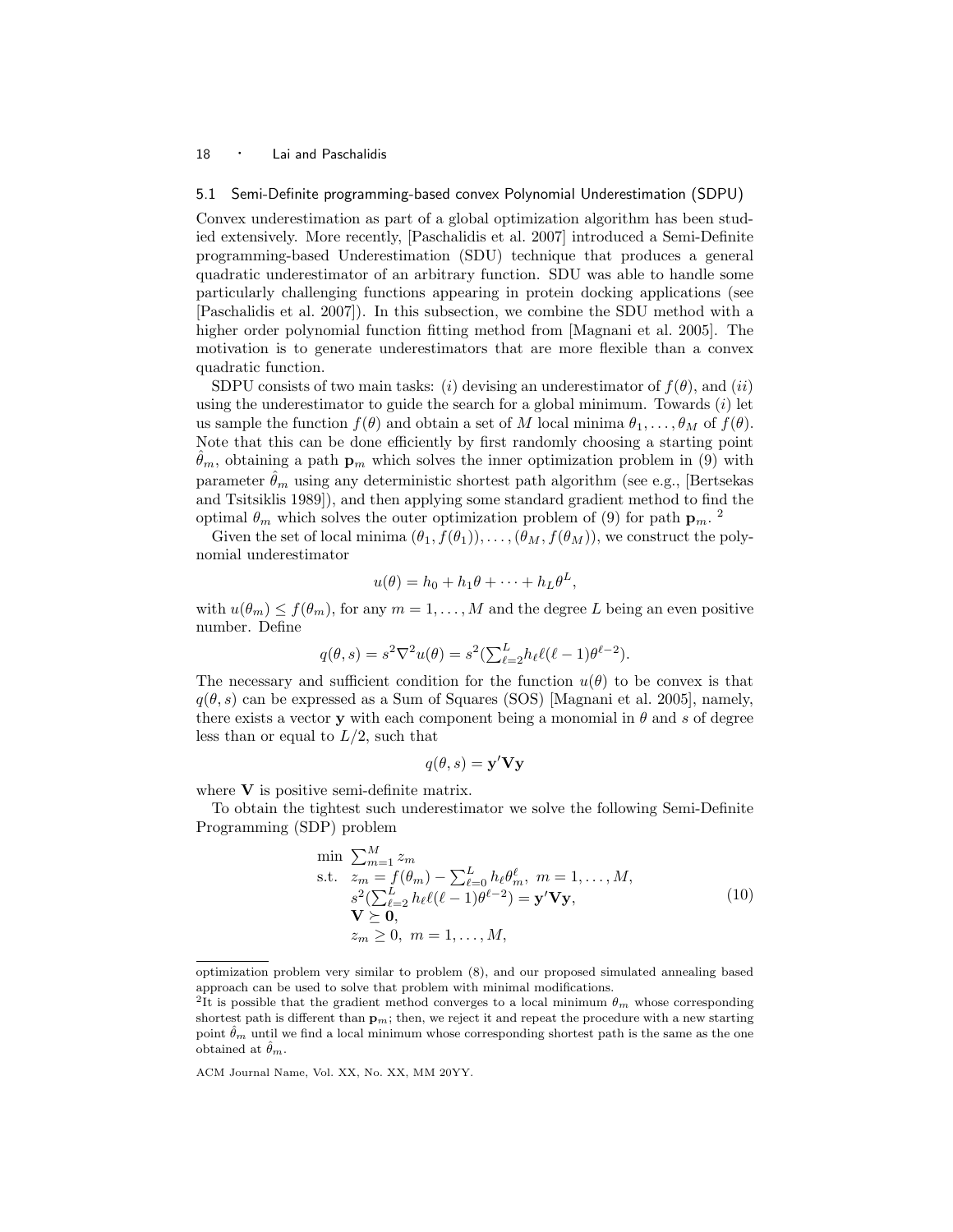with decisions variables  $z_1, \ldots, z_M$ , the elements of **V**, and  $h_0, \ldots, h_L$ . In particular, (10) minimizes the L1 norm  $||(f(\theta_1), \ldots, f(\theta_M)) - (u(\theta_1), \ldots, u(\theta_M))||$  and ensures that  $u(\cdot)$  is convex and underestimates  $f(\cdot)$  at  $\theta_1, \ldots, \theta_M$ .

Once we obtain the underestimator  $u$ , we use it to bias our search for the global minimum of  $f(\cdot)$ . In particular, we obtain new samples of local minima such that areas close to the underestimator's minimum have higher probability of being sampled while areas far away are removed from the search region. This reflects the reasoning that the underestimator captures the shape of  $f(\cdot)$  in the vicinity of the global minimum. We form a new underestimator based on the new set of local minima and so on and so forth. In the interest of space we omit the details as they closely follow the evolution of the SDU algorithm in [Paschalidis et al. 2007].

One can show that SDPU exhibits a similar behavior with SDU. In particular, it is not guaranteed to converge to the global minimum of  $f(\theta)$ . However, in [Paschalidis et al. 2007] we provide probabilistic guarantees for funnel-like functions. These results apply in the funnel around the global minimum of  $f(\theta)$ . As confirmed with numerical results later on, SDPU is quite effective for the problem of interest in this paper. However, we note that this algorithm is essentially a centralized approach which imposes significant communication overhead in actual implementations. In the following subsection, we present another algorithm that can be implemented in a distributed manner.

#### 5.2 A Simulated Annealing Based Approach

We focus on the formulation (8) and propose an algorithm for locally changing path configurations to obtain the optimal solution. To proceed, we define the function

$$
v(\mathbf{p}) = \mathbf{E}(T_{\mathbf{p}}) + \beta \min_{\theta \ge 0} (\Lambda_{\mathbf{p}}(\theta) - \theta d) \tag{11}
$$

for path p. The algorithm is described in Fig. 2, where with a slight abuse of notation we denote by  $T_{ij}$  the energy consumption for transmitting a packet from note  $i$  to  $j$ .

- (2) Change the path configuration:
	- (a) For each link  $k \in \mathbf{p}$ , select it w.p. 1/2 independently of all other links.
		- (b) For each pair of nodes i and j on path  $p$  which are the end points of a chain of selected links
			- i. w.p.  $1/2$  connect i and j directly;
			- ii. w.p.  $1/2$  look for a relay node r (not in p and not selected as a relay node so far) to connect i and j. r is chosen w.p. proportional to  $\exp(-\mathbf{E}(T_{ir}) - \mathbf{E}(T_{ri}))$ .
- (3) Let **q** the modified path formed from **p** at Step 2. Accept **q** w.p.  $\min\{1, \exp(\frac{v(\mathbf{p}) v(\mathbf{q})}{\eta})\}\.$  If **q** is accepted set **p** := **q**,  $\eta = \alpha \eta$ .
- (4)  $m := m + 1$ . If  $m < M$  goto Step 2; otherwise stop, output p.

Fig. 2. The simulated annealing-based distributed algorithm.

A few comments on this algorithm are in order. First, for each  $\bf{p}$ ,  $v(\bf{p})$  can be evaluated efficiently and in a distributed fashion. To that end, note that  $\Lambda_{\mathbf{p}}(\theta)$  is

<sup>(1)</sup> Initialization: path **p** from node 1 to the gateway with value  $v(\mathbf{p})$ , (high enough) temperature  $\eta > 0$ , constant  $0 < \alpha < 1$ , iteration counter  $m := 0$ , constant  $M > 0$ .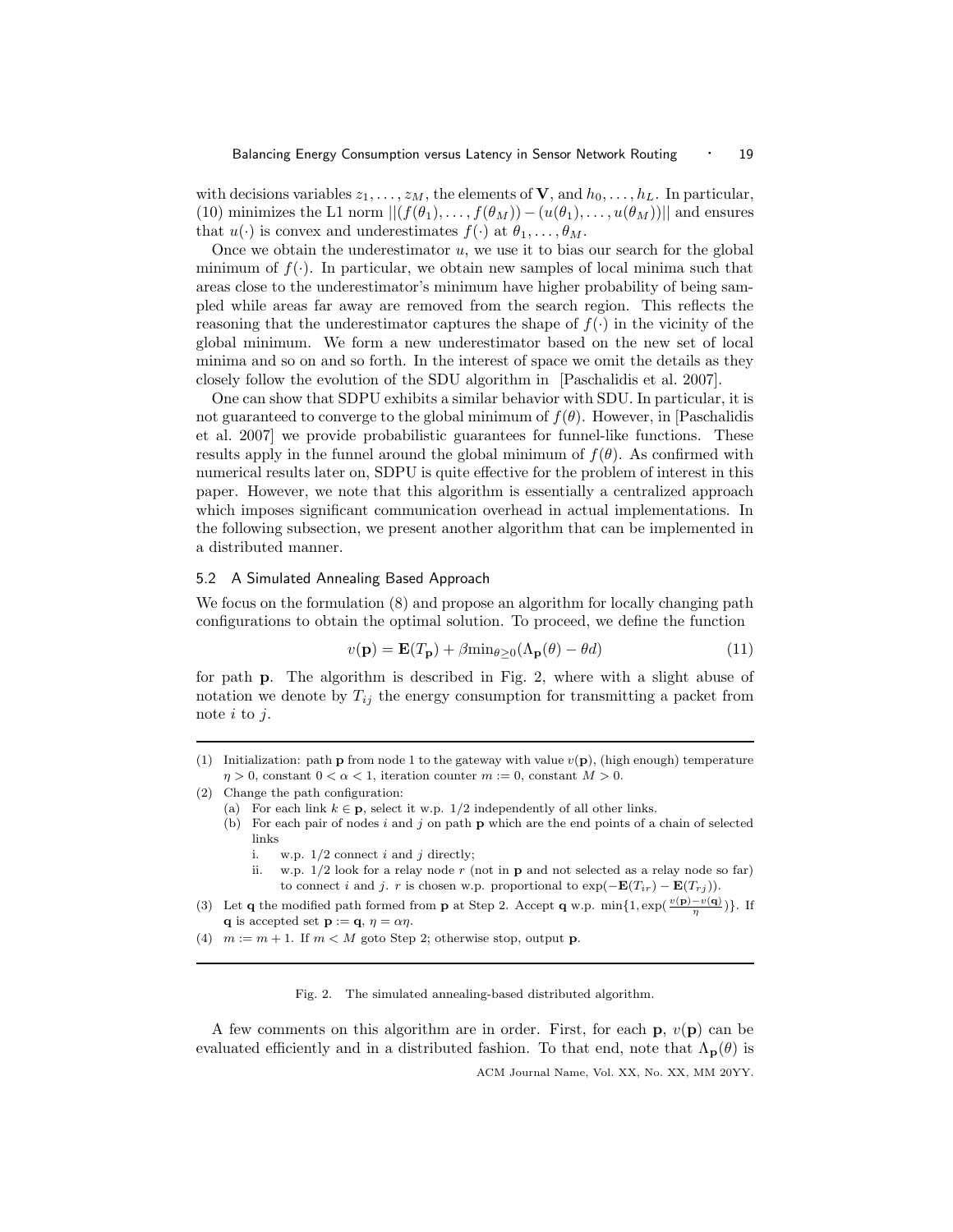strictly convex in  $\theta$ , hence, the corresponding optimization problem can be solved efficiently. Moreover, to calculate  $v(\mathbf{p})$  only the nodes in  $\mathbf{p}$  need to exchange information (for instance, each node can be forwarding the quantities  $\mathbf{E}(T_k)$  and  $\Lambda_k(\theta)$ ) for its outgoing link to the gateway and the gateway can be iterating over  $\theta$  using a gradient method). Second, to change the path configuration, each link in p decides independently if it is chosen according to a simple criterion. Further, all the information needed to modify a path is local, and the conditions to perform each operation are relatively straightforward. Third, in Step 3 we decide to accept or reject the new path q according to the Metropolis criterion (see [Aarts and Korst 1988). Moreover, as  $v(\mathbf{p})$  and  $v(\mathbf{q})$  can be obtained in a distributed fashion and the temperature parameter  $\eta$  can be stored and updated only at the source node, this operation can also be done without any global information.

As a further remark, note that the 2nd term in the right hand side of (11) is a surrogate for  $\beta \log P(L_p \ge d)$ . When d is large enough we can approximate  $\log P(L_p \ge d)$  using the result of Thm. 4.5. Towards a more accurate approximation for smaller values of d we postulate  $P(L_p \geq d) = \zeta e^{d\lambda_p}$  for some constant  $\zeta$ and  $\lambda_{\mathbf{p}} \triangleq \max\{\lambda_k \mid k \in \mathbf{p}\}\$ . Solving  $\int_0^\infty \mathbf{P}(L_{\mathbf{p}} \geq \ell) d\ell = \mathbf{E}(L_{\mathbf{p}})$  for  $\zeta$  yields  $\zeta = -\lambda_p \mathbf{E}(L_p)$ . Using this large deviations approximation for  $\log \mathbf{P}(L_p \geq d)$  we can define the following alternative to the scoring function in (11):

$$
v(\mathbf{p}) = \mathbf{E}(T_{\mathbf{p}}) + \beta [\log(-\lambda_{\mathbf{p}} \mathbf{E}(L_{\mathbf{p}})) + d\lambda_{\mathbf{p}}].
$$
\n(12)

The above is easier to evaluate than (11) as we do not have to solve an optimization problem for each path p. The algorithm in Fig. 2 can still be applied without any modification. The large deviations exponent used in (12) provides an asymptotically tight characterization of the latency probability.

# 6. OPTIMIZATION OVER THE DUTY CYCLE

Till now we have focused on the energy consumption for transmitting a data packet from the source nodes to the gateway. In practice, nodes may wake up and then sleep repeatedly between packet generation epochs, and nodes also consume energy when they are ON even if they are not transmitting. In this section we show that our proposed framework can be extended to accommodate these factors as well.

Suppose the data generation process starts at time zero. <sup>3</sup> Denote by  $Z_m$  the (random) time interval between the  $m - 1$ st and mth packet generation epochs at node 1 for  $m \geq 1$ . We make the following assumptions:

 $(1)$   $Z_1, Z_2, \ldots$  are identical and independently distributed with mean  $1/\mu$ , thus, the process  $\{Z_1, Z_2, \ldots\}$  is a renewal process with rate  $\mu$ .

(2) The power consumption for node i is  $\kappa_i$  when it is ON and not transmitting any packets,  $i = 1, \ldots, N$ .

(3) Let Z be the random variable that has the same distribution as  $Z_m$ ,  $\forall m$ , and consistent with the "few data at a low rate" assumption we made in Sec. 2, we adopt the assumption that  $Z \geq L_p$  with very high probability, i.e.,  $P(Z \geq L_p) \approx 1$ .

With these assumptions we can see that for each link  $k \in \mathbf{p}$  the expected energy

<sup>3</sup>Note that our result holds regardless of the starting time of the data generation process, and this assumption is just for our convenience.

ACM Journal Name, Vol. XX, No. XX, MM 20YY.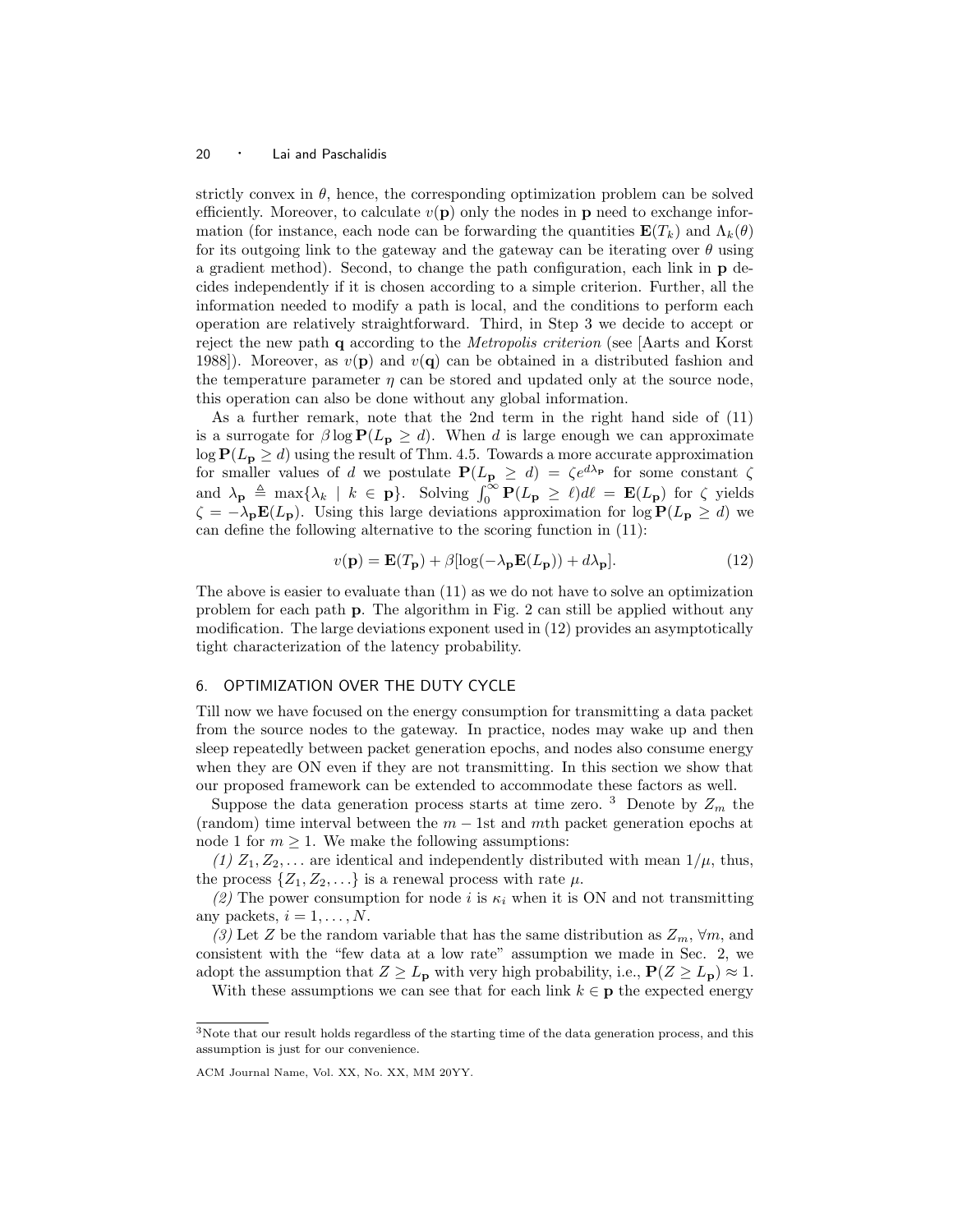consumption  $\mathbf{E}(\hat{T}_k)$  during a data generation renewal cycle is given by

$$
\mathbf{E}(\hat{T}_k) = \mathbf{E}(T_k) + \mathbf{E}(Z - L_k)\rho_i^{(1)}\kappa_i
$$
  
=  $\tilde{g}_k + \frac{\rho_i^{(1)}\kappa_i}{\mu} + (c_k - \rho_i^{(1)}\kappa_i)\mathbf{E}(L_k),$ 

where  $i = s(k)$ , and the total energy consumption on path **p** is given by  $\mathbf{E}(\hat{T}_{\mathbf{p}}) =$  $\sum_{k\in{\bf p}}{\bf E}(\hat{T}_{k}).$ 

Denoting by  $\hat{T}_{\mathbf{p}}(t)$  the accumulated energy consumption on path **p** from time 0 to t, the long term average power consumption  $\alpha_p$  on path **p** is given by

$$
\alpha_{\mathbf{p}} = \lim_{t \to \infty} \frac{\hat{T}_{\mathbf{p}}(t)}{t} = \frac{\mathbf{E}(\hat{T}_{\mathbf{p}})}{\mathbf{E}(Z)} \n= \sum_{k \in \mathbf{p}} \left( \mu \tilde{g}_k + \rho_i^{(1)} \kappa_i + \mu (c_k - \rho_i^{(1)} \kappa_i) \mathbf{E}(L_k) \right),
$$

where the second equality holds with probability 1 due to the elementary renewal reward theorem.

Suppose we fix  $b_i^{10}$  and have control on the duty cycle  $\rho_i^{(1)}$  for any node  $i =$  $1, \ldots, N$ . To balance the energy consumption and the latency probability, we can jointly optimize routing and tune the duty cycle of each node. To this end, we propose the following optimization problem

$$
\min_{\mathbf{p} \in \mathcal{P}} \alpha_{\mathbf{p}} + \beta [\log(-\lambda_{\mathbf{p}} \mathbf{E}(L_{\mathbf{p}})) + d\lambda_{\mathbf{p}}] \text{s.t.} \qquad 0 \le \rho_i^{(1)} \le 1 \quad \forall i = 1, ..., N,
$$
\n(13)

where the second term in the objective function approximates  $\beta \log P(L_p \ge d)$ , and  $\lambda_{\mathbf{p}} = \max\{\lambda_k \mid k \in \mathbf{p}\}\$  (see Sec. 5).

Problem (13) is difficult to solve due to two sources of complexity: the first one is the combinatorial complexity to find the optimal routing; the second is the nonconvexity of the objective function with respect to  $\rho_i^{(1)}$ ,  $i = 1, \ldots, N$ , for any given path p. More precisely, the objective function of problem (13) is a continuous, but typically nonconvex and nondifferentiable function of  $\rho_i^{(1)}$ ,  $i =$  $1, \ldots, N$ . Nonetheless, the proposed simulated annealing based algorithm described in Fig. 2 can be extended to solve problem (13). To that end, we can use a new scoring function set as

$$
v(\mathbf{p}) = \min_{\{0 \le \rho_i^{(1)} \le 1, \ \forall i\}} \alpha_{\mathbf{p}} + \beta [\log(-\lambda_{\mathbf{p}} \mathbf{E}(L_{\mathbf{p}})) + d\lambda_{\mathbf{p}}].
$$

However, it is not guaranteed that the algorithm will find the global minimum of problem (13).

# 7. NUMERICAL RESULTS

Next, we provide numerical results to illustrate the performance of our algorithms. In all the numerical examples we use two-state Gilbert-Elliot model for the channel condition for all  $k \in \mathscr{E}$ . More specifically, when  $X_k = 0$  the channel is "bad" with probability 1; when  $X_k = 1$  the channel is "good" with probability 1. We randomly generate a network of 50 nodes uniformly distributed in the box  $[0, 100m] \times [0, 100m]$ except that node 1 is always at  $(100m, 100m)$ . The gateway is located at  $(0, 0)$ . For each link  $k \in \mathscr{E}$ , we assume that  $c_k$  is 1 mWatt, and  $g_k^{(1)}$  $\chi_k^{(1)}$  is  $2 \times 10^{-3} \chi_k^2$  Joules,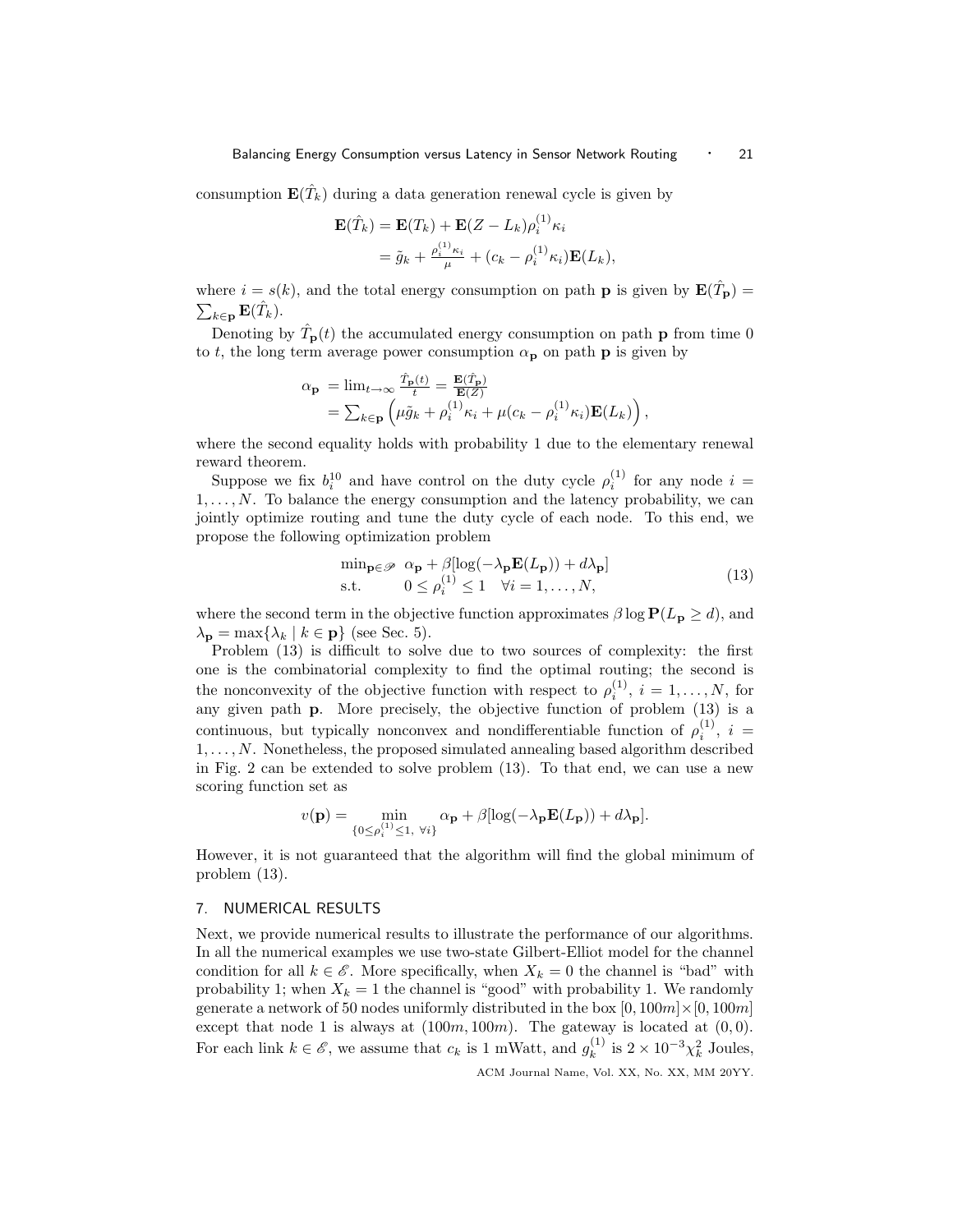where  $\chi_k$  is the distance between nodes  $s(k)$  and  $d(k)$ . We randomly generate the transition matrices  $A_k$  and  $B_i$  for all  $k \in \mathscr{E}$ ,  $i \in \mathscr{V}$ , and calculate the stationary distributions accordingly. We set  $\beta = 0.5$  and  $d = 20$  seconds in (8). We are interested in finding a path from node 1 to the gateway that is an optimal solution to problem (8). We generate 300 instances of the network and use both our centralized and distributed approach to solve each instance. We compare the results to a benchmark optimal value  $f_{\text{min}}$  of problem (9) (and equivalently, problem (8)) that is obtained by exhaustive search. All the programs were run on a computer with a CPU running at 3.06 GHz and 3.6 Gbytes of main memory; background processes were minimal.

## 7.1 Semi-Definite programming-based convex Polynomial Underestimation (SDPU)

We use a polynomial underestimator function of degree  $L = 4$ , thus,  $\ddot{u}(\theta) = 2h_2 +$  $6h_3\theta + 12h_4\theta^2$ . We choose the vector of monomials  $y = (s, \theta, \theta s)$ . Let  $f^*$  be the objective value obtained by SDPU. For all the 300 instances,  $f^*$  is equal to (or slightly less than, due to discretization) the benchmark value  $f_{\min}$ .

## 7.2 Simulated annealing-based approach

We apply the algorithm in Fig. 2 with the scoring function (11) to solve the same 300 cases as in  $(1)$ , and obtain the corresponding objective value  $f^*$ . The mean solution quality (computed as  $\frac{f^*-f_{\min}}{|f_{\min}|}\times 100\%$ ) of the distributed algorithm is 2.8% and the standard deviation is 8.8%. Table I provides more detailed statistics, reporting the percentage of the instances we solved within solution quality levels of 5%, 10%, 15% and 20%. It is evident that although the centralized approach

Table I. Quality of the simulated annealing solutions with scoring function (11).

| <br>.      |       |                |            |       |
|------------|-------|----------------|------------|-------|
|            |       | 0 <sup>7</sup> |            |       |
| %<br>cases | 87.0% | 88.0%          | 7%<br>92.7 | 95.0% |

has better performance in terms of the solution quality, the performance of the simulated annealing-based algorithm is also quite satisfactory. In other words, for a modest performance cost we significantly gain in implementation complexity and save energy by distributing the calculations and minimizing the communication overhead.

# 7.3 Simulated annealing with a large deviations-based scoring function

Next we investigate efficiency gains from using the large deviations-based scoring function in (12). We maintain the network setup and randomly generate 100 instances. For each instance we run the simulated annealing approach of Fig. 2 with two different scoring functions: (i) the scoring function  $(11)$ , and  $(ii)$  the large deviations-based scoring function in  $(12)$ . Letting  $\mathbf{p}_1$ ,  $\mathbf{p}_2$  be the optimal paths obtained by the two approaches, respectively, we evaluate the quality of  $p_1$  and  $p_2$ by computing  $w(\mathbf{p}_1)$  and  $w(\mathbf{p}_2)$  where  $w(\mathbf{p}) \triangleq \mathbf{E}(T_{\mathbf{p}}) + \beta \log \mathbf{P}(L_{\mathbf{p}} \geq d)$ , and the ACM Journal Name, Vol. XX, No. XX, MM 20YY.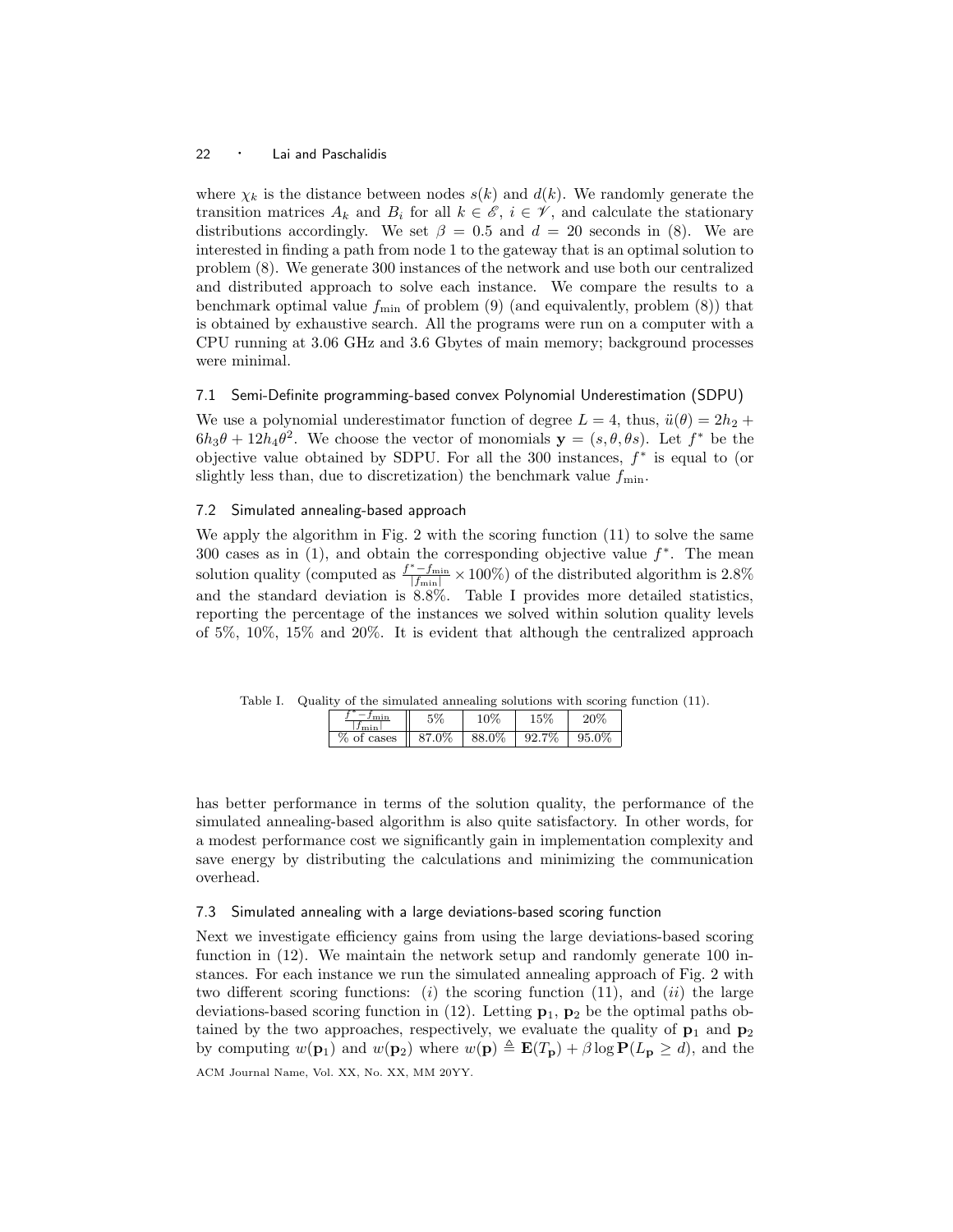value of  $P(L_p \geq d)$  is obtained by convolution. <sup>4</sup> Moreover, for each instance we calculate  $\xi = \frac{|w(\mathbf{p}_1) - w(\mathbf{p}_2)|}{|w(\mathbf{p}_1)|}$  $|w(\mathbf{p}_1)|$ .

For 100 instances we randomly generated, the average running times of the algorithm with scoring functions (11) and (12) are 448.1 seconds and 32.4 seconds, respectively, and the average value of  $\xi$  is 2.7% with standard deviation 3.4%. It follows that scoring function (12) offers a significant efficiency gain (by a factor of 10), due to minimal communication overhead and a much simplified computation, without any loss in performance. Thus, for relatively large  $d$  (equivalently, small latency probabilities) it should be the method of choice.

#### 7.4 Optimization over the duty cycles

To investigate the benefit of optimizing the duty cycles, we set  $\kappa_i = 1$  mWatt and  $b_i^{10} = 1$  for  $i = 1, ..., 50$ , use the same network setup and randomly generate 100 instances. For each instance, we first run the simulated annealing algorithm with the objective function in (13) with fixed duty cycle  $\rho_i^{(1)} = 0.2, \forall i = 1, ..., 50$ , and obtain the optimal path  $p_1$ . Next we run the simulated annealing algorithm with optimization over the duty cycles (for convenience we let every sensor have the same duty cycle), and obtain a path  $p_2$  and a duty cycle  $\rho$ .

We evaluate the quality of  $\mathbf{p}_1$  and  $\mathbf{p}_2$ , using function  $w(\mathbf{p})$  set as in the previous example, and calculate the improvement  $\xi = \frac{w(\mathbf{p}_1) - w(\mathbf{p}_2)}{|w(\mathbf{p}_1)|}$  $\frac{\mathbf{p}_1 - w(\mathbf{p}_2)}{|w(\mathbf{p}_1)|}$ . Our numerical results show that in 92 out of 100 instances we have  $w(\mathbf{p}_2) \leq w(\mathbf{p}_1)$ , and the average value of  $\xi$  is 16.5%, which represents a significant performance gain.

# 8. CONCLUSION

We considered routing in SNETs in the presence of varying channel conditions and non-synchronized non-periodic sleeping schedules of sensor nodes. Under Markovian assumptions, we characterized the expected energy consumption and the latency probability for each path employed in delivering data from the sensors to the gateway. The latency probability is hard to compute exactly which led us to develop a large deviations asymptotic. Specifically, we derived an upper bound and a matching lower bound on the latency probability that are asymptotically tight as the delay parameter d grows large. The result also identifies a "bottleneck" link.

To investigate the trade-off between energy and latency, we focused on solving the problem of minimizing a weighted sum of the expected energy consumption and the exponent of the latency probability (or its approximation). The problem is non-convex, thus, challenging. We proposed two classes of algorithms: a centralized algorithm based on convex polynomial underestimators, and a simulated annealing technique that can be implemented in a distributed fashion. We also illustrated how our framework can be extended for joint routing and duty cycle optimization to achieve better performance.

In our numerical experiments the centralized approach was able to always find the global minimum. The performance of the distributed approach is also quite satisfactory and requires much less communication overhead, which is an attractive

 ${}^{4}\rm{Note}$  that it is not practical to apply the simulated annealing-based algorithm to scoring function  $w(\mathbf{p})$ , because evaluating  $P(L_{\mathbf{p}} \geq d)$  is computationally expensive when path  $\mathbf{p}$  is long.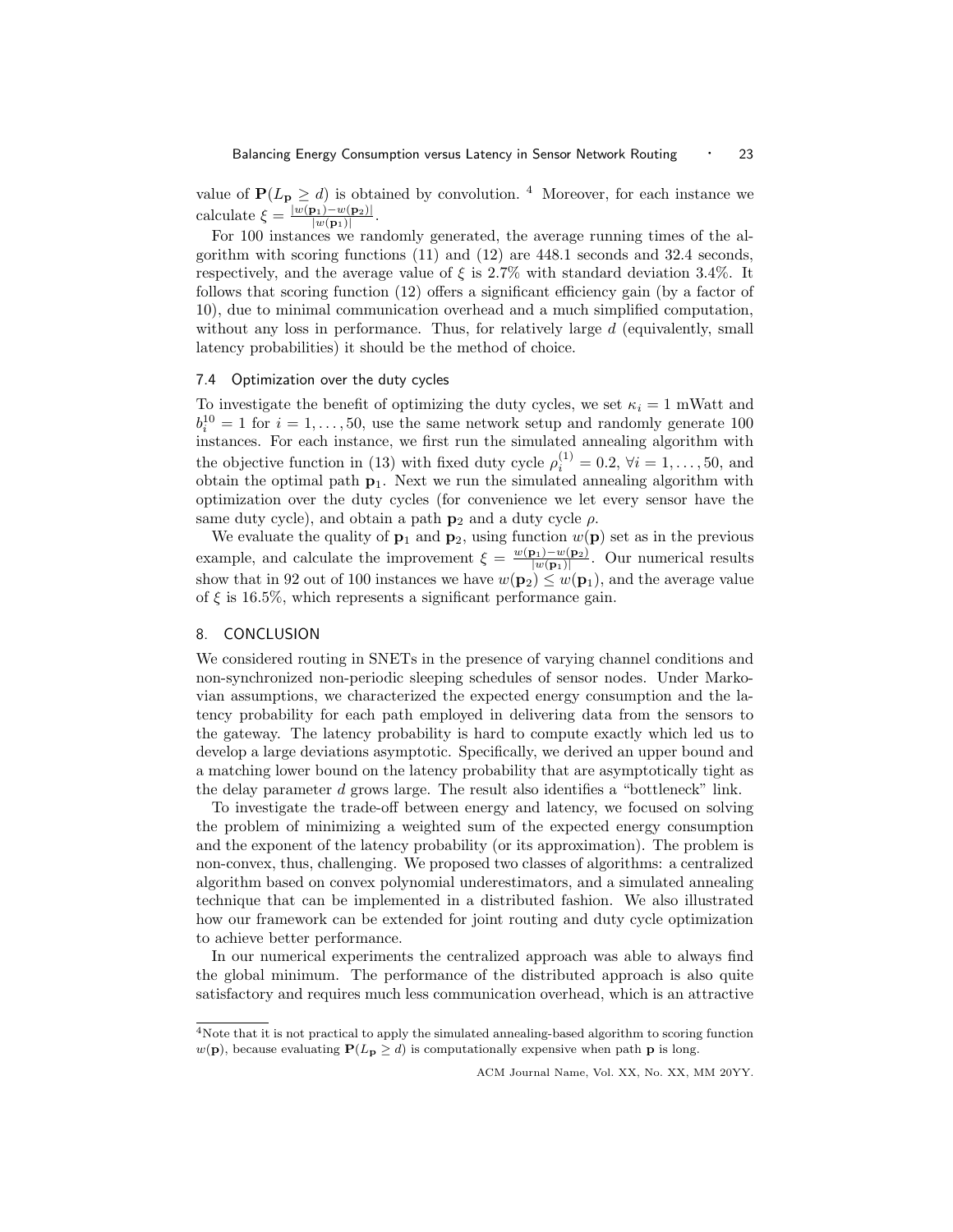feature in actual SNET implementations.

#### APPENDIX

# A. PROOF OF LEMMA 3.4

**PROOF.** We will first give the proof for  $k \neq \sigma$ . Let  $\mathbf{D} = \text{diag}(\boldsymbol{\delta}_k)$  be the matrix with the diagonal elements being the stationary probabilities of  $(X_k, Y_j, O_k)$  at states in  $\tilde{\mathscr{S}}_k$ . Since  $(X_k^t, Y_j^t, O_k^t)$  is time reversible (cf. Lemma 3.2),  $\mathbf{DH}_k$  is a symmetric matrix. Therefore

$$
\mathbf{DH}_k = (\mathbf{DH}_k)' = \mathbf{H}'_k \mathbf{D}' = \mathbf{H}'_k \mathbf{D}.
$$

Define  $\mathbf{D}^{1/2}$  as the matrix with the diagonal elements being the square roots of the corresponding elements of **D**, and  $\mathbf{D}^{-1/2} = (\mathbf{D}^{1/2})^{-1}$ . Note that  $\mathbf{D}^{1/2}\mathbf{D}^{1/2} = \mathbf{D}$ , and that D,  $\mathbf{D}^{1/2}$  and  $\mathbf{D}^{-1/2}$  are all invertible and diagonal matrices. We have

$$
DH_k D^{-1/2} = H'_k D D^{-1/2} = H'_k D^{1/2}
$$
  
\n
$$
\Rightarrow D^{-1/2} DH_k D^{-1/2} = D^{-1/2} H'_k D^{1/2}
$$
  
\n
$$
\Rightarrow D^{1/2} H_k D^{-1/2} = D^{-1/2} H'_k D^{1/2}
$$
  
\n
$$
\Rightarrow D^{1/2} H_k D^{-1/2} = (D^{1/2} H_k D^{-1/2})'
$$

which implies that  $\mathbf{D}^{1/2} \mathbf{H}_k \mathbf{D}^{-1/2}$  is also a symmetric matrix and all its eigenvalues should be real. Since  $\mathbf{D}^{1/2}\mathbf{H}_k\mathbf{D}^{-1/2}$  and  $\mathbf{H}_k$  are similar and have the same set of eigenvalues, all the eigenvalues of  $H_k$  are also real. <sup>5</sup>

Next we show that the eigenvalues of  $H_k$  are negative. Since  $A_k$  is irreducible and  $b_j^{01}, b_j^{10} > 0$ , it can be seen that  $\mathbf{H}_k$  is an irreducible matrix due to Assumption A(*i*). Note that  $\mathbf{H}_k$  is also diagonally dominant. To this end [Horn and Johnson 1990, Theorem 6.2.27] guarantees the negativity of the eigenvalues of  $\mathbf{H}_k$ .

In the case of  $k = \sigma$ , note that we assume  $|\tilde{\mathscr{S}}_k| > 0$  and thus  $H_{\sigma}$  is always well defined. The rest of the proof is identical to the case of  $k \neq \sigma$ .  $\Box$ 

## B. PROOF OF LEMMA 3.5

PROOF. Let the matrix  $\mathbf{f}_k(t)$  be defined such that the  $(\phi_0, \phi_1)$  element is given by  $\tilde{f}_{\phi_0\phi_1}(t) = \mathbf{P}(\Phi_k^t = \phi_1 \mid \Phi_k^0 = \phi_0), \forall \phi_0, \phi_1 \in \tilde{\mathscr{S}}_k$ . Thus,

$$
\mathbf{f}(t) = \mathbf{e} - \tilde{\mathbf{f}}_k(t)\mathbf{e} = \mathbf{e} - e^{\mathbf{H}_k t} \mathbf{e} = (\mathbf{I} - e^{\mathbf{H}_k t})\mathbf{e},
$$

where the second equality is due to the transient analysis of Markov processes with absorbing states [Bhattacharya and Waymire 1990].  $\Box$ 

## C. PROOF OF LEMMA 4.1

**PROOF.** We will give the proof for the matrix  $e^{(\theta \mathbf{I} + \mathbf{H}_k)\ell}$ , since  $e^{\mathbf{H}_k \ell}$  is just the special case of  $e^{(\theta \mathbf{I} + \mathbf{H}_k)\ell}$  with  $\theta = 0$ .

Note that all the off diagonal elements of  $(\theta I + H_k)\ell$  are nonnegative, and that  $H_k$ is an irreducible matrix (cf. Appendix A). Therefore there exist some nonnegative

<sup>&</sup>lt;sup>5</sup>Recall the assumption in Sec. 2 that  $\{X_k^t\}$  is time reversible for any  $k \in \mathscr{E}$ . This assumption guarantees that all the eigenvalues of  $H_k$  are real for any k, but is not a necessary condition.

ACM Journal Name, Vol. XX, No. XX, MM 20YY.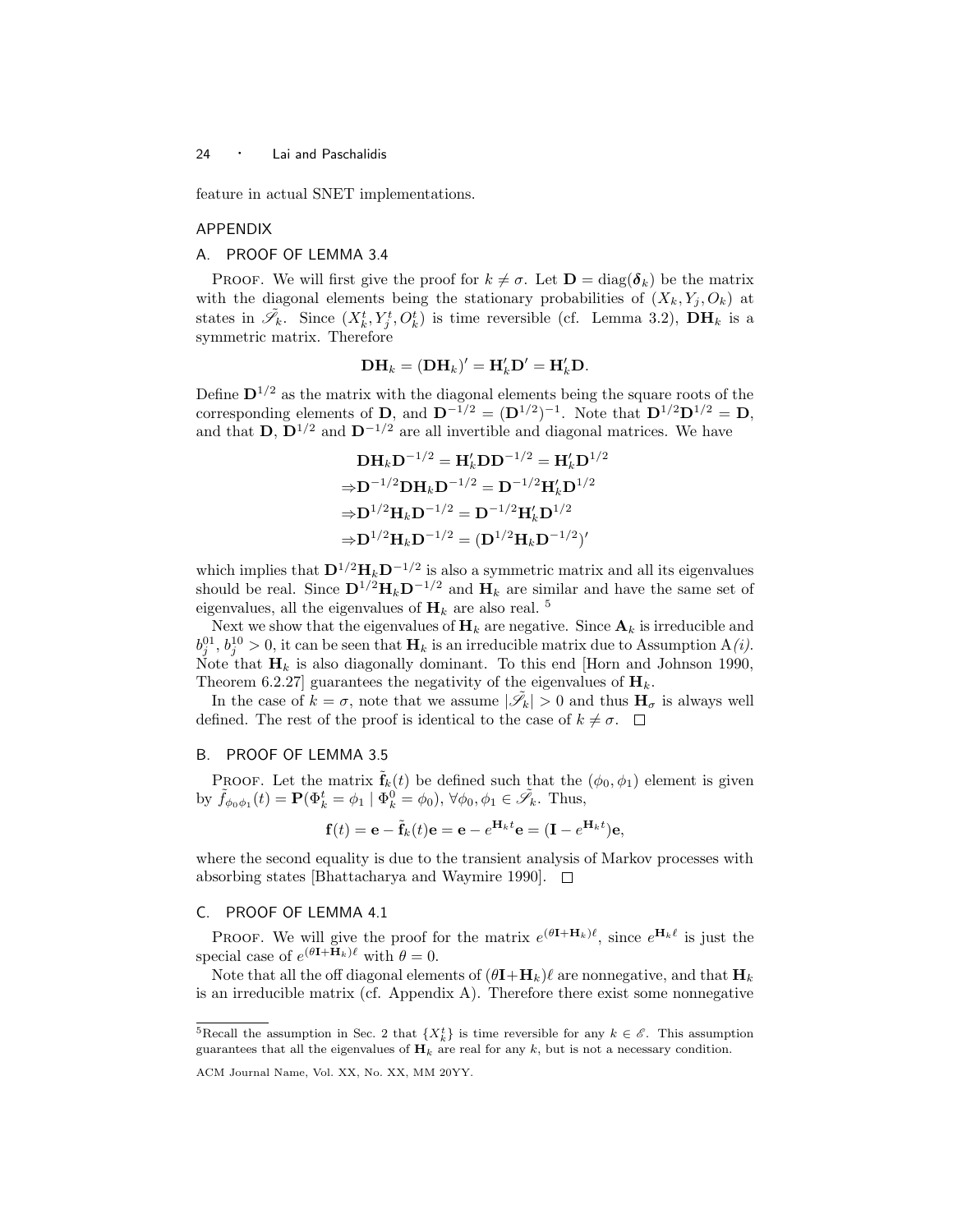and irreducible matrix **Q** and a scalar  $\nu$  such that  $(\theta \mathbf{I} + \mathbf{H}_k)\ell = \nu \mathbf{I} + \mathbf{Q}$ . Since **Q** is irreducible, for any  $\phi_0$  and  $\phi_1$ , there exists some finite n such that  $(\mathbf{Q}^n)_{\phi_0\phi_1} > 0$ . Thus  $e^{\mathbf{Q}} = \sum_{n=0}^{\infty} \frac{\mathbf{Q}^n}{n!} > \mathbf{0}$ . As a result

$$
e^{(\theta \mathbf{I} + \mathbf{H}_k)\ell} = e^{\nu \mathbf{I}} e^{\mathbf{Q}} = e^{\nu} e^{\mathbf{Q}} > \mathbf{0}.
$$

 $\Box$ 

#### D. PROOF OF LEMMA 4.2

PROOF. Note that  $(\theta + \lambda_k)\ell$  is the maximum eigenvalue of  $(\theta I + H_k)\ell$ , and that  $e^{(\theta + \lambda_k)\ell}$  is the Perron-Frobenius (P-F) eigenvalue of the positive matrix  $e^{(\theta + \mathbf{H}_k)\ell}$ (cf. Lemma 4.1). Let  $\mathbf{v} > \mathbf{0}$  be the left eigenvector of  $\mathbf{H}_k$  corresponding to the eigenvalue  $\lambda_k$ , and we can see that **v** is also the left P-F eigenvector of  $e^{(\theta \mathbf{I} + \mathbf{H}_k)\ell}$ corresponding to eigenvalue  $e^{(\theta + \lambda_k)\ell}$ , and  $v^{\max} \geq v^{\min} > 0$  by the Perron-Frobenius theorem. Note that  $\delta_k^{\max} \geq \delta_k^{\min} > 0$  due to the fact  $\delta_k > 0$ , thus when  $\theta < -\lambda_k$ we have

$$
\Lambda_k(\theta) = \log(\gamma'_k \mathbf{e} + \int_0^\infty \delta'_k e^{(\theta \mathbf{I} + \mathbf{H}_k)\ell} \mathbf{r}_k d\ell)
$$
  
\n
$$
\leq \log(\gamma'_k \mathbf{e} + \int_0^\infty \frac{\delta_k^{\max}}{v^{\min}} \mathbf{v}' e^{(\theta \mathbf{I} + \mathbf{H}_k)\ell} \mathbf{r}_k d\ell)
$$
  
\n
$$
= \log(\gamma'_k \mathbf{e} + \frac{\delta_k^{\max}}{v^{\min}} \int_0^\infty \mathbf{v}' e^{(\theta + \lambda_k)\ell} \mathbf{r}_k d\ell)
$$
  
\n
$$
= \log(\gamma'_k \mathbf{e} - \frac{\delta_k^{\max} \mathbf{v}' \mathbf{r}_k}{v^{\min}(\theta + \lambda_k)}) < \infty.
$$

On the other hand, when  $\theta \geq -\lambda_k$ , we can see that

$$
\Lambda_k(\theta) \ge \log(\gamma'_k \mathbf{e} + \int_0^\infty \frac{\delta_k^{\min}}{v^{\max}} \mathbf{v}' e^{(\theta \mathbf{I} + \mathbf{H}_k)\ell} \mathbf{r}_k d\ell)
$$
  
=  $\log(\gamma'_k \mathbf{e} + \frac{\delta_k^{\min}}{v^{\max}} \int_0^\infty \mathbf{v}' e^{(\theta + \lambda_k)\ell} \mathbf{r}_k d\ell) = \infty$ 

since  $\int_0^\infty e^{(\theta+\lambda_k)t} dt$  is unbounded, and  $\mathbf{v}'\mathbf{r}_k > 0$ .

#### **REFERENCES**

Aarts, E. and Korst, J. 1988. Simulated Annealing and Boltzmann Machines: A Stochastic Approach to Combinatorial Optimization and Neural Computing. Wiley-Interscience Series.

Bertsekas, D. 1999. Nonlinear Programming, 2nd ed. Athena Scientific, Belmont, MA.

- Bertsekas, D. P. and Tsitsiklis, J. N. 1989. Parallel and Distributed Computation: Numerical Methods. Prentice Hall. republished by Athena Scientific, 1997.
- BHATTACHARYA, R. N. AND WAYMIRE, E. C. 1990. Stochastic Processes with Applications. Wiley Series in Probability and Mathematical Statistics.
- Chang, J.-H. and Tassiulas, L. 2004. Maximum lifetime routing in wireless sensor networks. IEEE/ACM Transactions on Networking 12, 4, 609–619.
- Elliot, E. O. 1963. Estimates of error rates for codes on burst-noise channels. Bell Systems Technology Journal 42, 1977–1997.
- Elson, J., Girod, L., and Estrin, D. 2002. Fine-grained network time synchronization using reference broadcasts. SIGOPS Oper. Syst. Rev. 36, SI, 147–163.
- Ergen, S. C. and Varaiya, P. 2006. PEDAMACS: Power efficient and delay aware medium access protocol for sensor networks. IEEE Transactions on Mobile Computing 5, 7 (July).
- Fuemmeler, J. and Veeravalli, V. V. 2007. Smart sleeping policies for energy efficient tracking in sensor networks. IEEE Transactions on Signal Processing. to appear.
- Garey, M. R. and Johnson, D. S. 1979. Computers and Intractability: A Guide to the Theory of NP-completeness. W. H. Freeman and Company, New York.